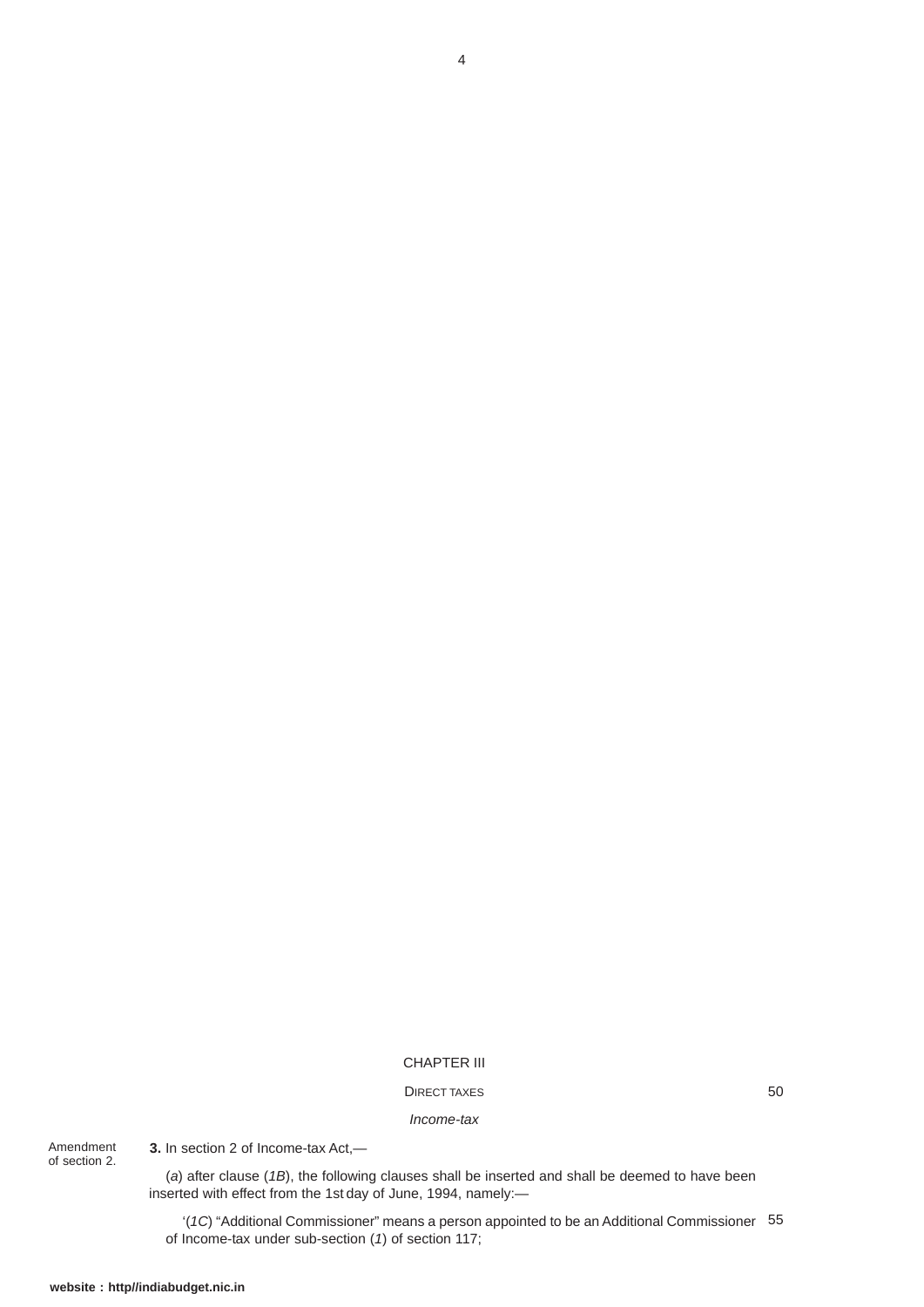June, 1994;

(*i*) after the words "any other provision of this Act, and the", the words "Additional Commissioner or" shall be inserted and shall be deemed to have been inserted with effect from the 1st day of

(*1D*) "Additional Director" means a person appointed to be an Additional Director of Income-

(*ii*) after the words "Additional Commissioner or", as so inserted, the words "Additional Director or," shall be inserted and shall be deemed to have been inserted with effect from the 1st day of October, 1996;

(*c*) after clause (*9A*), the following clause shall be inserted and shall be deemed to have been inserted with effect from the 1st day of April, 1988, namely:— 10

'(*9B*) "Assistant Director" means a person appointed to be an Assistant Director of Income-tax under sub-section (*1*) of section 117;';

(*d*) in clause (*14*), for sub-clause (*ii*), the following shall be substituted with effect from the 1st day of April, 2008, namely:— 15

'(*ii*) personal effects, that is to say, movable property (including wearing apparel and furniture) held for personal use by the assessee or any member of his family dependent on him, but excludes-

(*a*) jewellery;

(*b*) archaeological collections;

tax under sub-section (*1*) of section 117;';

(*b*) in clause (*7A*),—

- (*c*) drawings;  $20$ 
	- (*d*) paintings;
	- (*e*) sculptures; or

(*f*) any work of art.

*Explanation*.—For the purposes of this sub-clause, "jewellery" includes—

 $25$ 

35

5

(*a*) ornaments made of gold, silver, platinum or any other precious metal or any alloy containing one or more of such precious metals, whether or not containing any precious or semi-precious stone, and whether or not worked or sewn into any wearing apparel;

(*b*) precious or semi-precious stones, whether or not set in any furniture, utensil or other article or worked or sewn into any wearing apparel;';

(*e*) in clause (*24*), after sub-clause (*xiii*), the following sub-clause shall be inserted, namely:— 30

"(*xiv*) any sum referred to in clause (*vi*) of sub-section (*2*) of section 56;";

(*f*) for clause (*25A*), the following clause shall be substituted and shall be deemed to have been substituted with effect from the 25th day of August, 1976, namely:—

'(*25A*) "India" means the territory of India as referred to in article 1 of the Constitution, its territorial waters, seabed and subsoil underlying such waters, continental shelf, exclusive economic zone or any other maritime zone as referred to in the Territorial Waters, Continental Shelf, Exclusive Economic Zone and other Maritime Zones Act, 1976, and the air space above its territory and territorial waters;'.

**4.** In section 7 of the Income-tax Act, in clause (*iii*), for the words "Central Government", the words Amendment of 40 "Central Government or any other employer" shall be substituted and shall be deemed to have been substituted with effect from the 1st day of April, 2004. section 7.

**5.** In section 9 of the Income-tax Act, after sub-section (*2*), the following *Explanation* shall be inserted Amendment of and shall be deemed to have been inserted with effect from the 1st day of June, 1976, namely:section 9.

"*Explanation*.—For the removal of doubts, it is hereby declared that for the purposes of this section, where income is deemed to accrue or arise in India under clauses (*v*), (*vi*) and (*vii*) of subsection (*1*), such income shall be included in the total income of the non-resident, whether or not the non-resident has a residence or place of business or business connection in India.". 45

**6.** In section 10 of the Income-tax Act,—

## Amendment of section 10.

(*a*) after clause (*10BB*), the following shall be inserted and shall be deemed to have been inserted with effect from the 1st day of April, 2005, namely:— 50

'(*10BC*) any amount received or receivable from the Central Government or a State Government or a local authority by an individual or his legal heir by way of compensation on account of any

80 of 1976.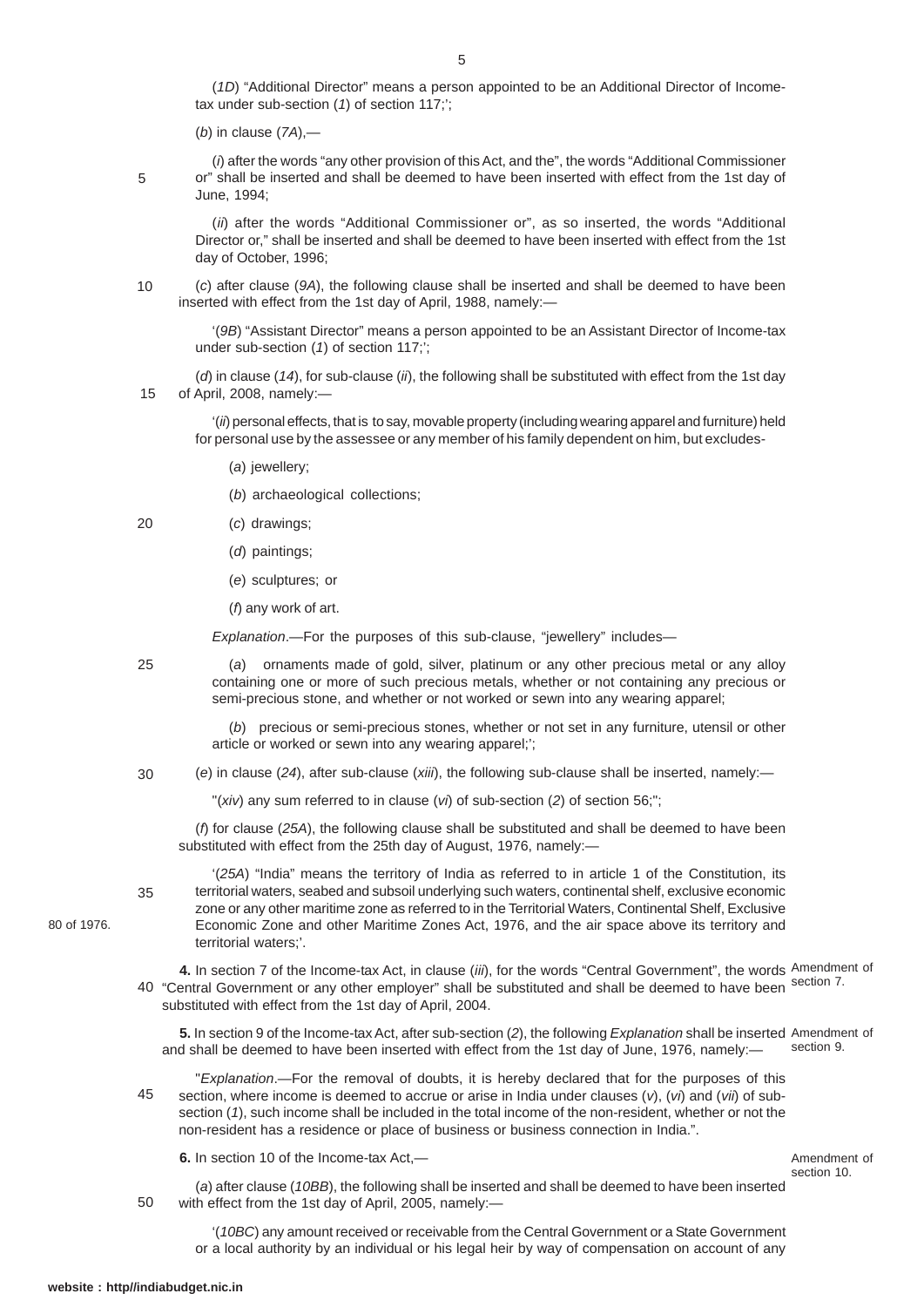disaster, except the amount received or receivable to the extent such individual or his legal heir has been allowed a deduction under this Act on account of any loss or damage caused by such disaster.

*Explanation*.—For the purposes of this clause, the expression "disaster" shall have the meaning assigned to it under clause (*d*) of section 2 of the Disaster Management Act, 2005;'; 53 of 2005. 5

(*b*) in clause (*15*), —

(A) in sub-clause (*iv*), in item (*fa*), for the *Explanation*, the following *Explanation* shall be substituted, namely:—

'Explanation.—For the purposes of this item, the expression "scheduled bank" means the 10 <sup>23 of 1955.</sup> State Bank of India constituted under the State Bank of India Act, 1955, a subsidiary bank as defined in the State Bank of India (Subsidiary Banks) Act, 1959, a corresponding new bank constituted under section 3 of the Banking Companies (Acquisition and Transfer of Undertakings) Act, 1970, or under section 3 of the Banking Companies (Acquisition and Transfer of Undertakings) Act, 1980, or any other bank being a bank included in the Second Schedule to 15 2 of 1934. the Reserve Bank of India Act, 1934, but does not include a co-operative bank;'; 38 of 1959. 5 of 1970. 40 of 1980.

(*B*) for sub-clause (*vii*), the following shall be substituted with effect from the 1st day of April, 2008, namely:—

'(*vii*) interest on bonds—

(*a*) issued by a local authority or by a State Pooled Finance Entity; and

(*b*) specified by the Central Government by notification in the Official Gazette.

*Explanation*.—For the purposes of this sub-clause, the expression "State Pooled Finance Entity" shall mean such entity which is set up in accordance with the guidelines for the Pooled Finance Development Scheme notified by the Central Government in the Ministry of Urban Development;';

(*c*) in clause (23BBD), for the words, figures and letters "seven previous years relevant to the assessment years beginning on the 1st day of April, 2001 and ending on the 31st day of March, 2008", the words, figures and letters "ten previous years relevant to the assessment years beginning on the 1st day of April, 2001 and ending on the 31st day of March, 2011" shall be substituted with effect from the 1st day of April, 2008;

(*d*) after clause (*23BBF*), the following clause shall be inserted with effect from the 1st day of April, 2008, namely:—

"(*23BBG*) any income of the Central Electricity Regulatory Commission constituted under subsection (1) of section 76 of the Electricity Act, 2003;"; 36 of 2003.

(*e*) in clause (*23C*), with effect from the 1st day of June, 2007,—

(*A*) in sub-clause (*iv*), for the words "which may be notified by the Central Government in the Official Gazette", the words "which may be approved by the prescribed authority" shall be substituted;

(*B*) in sub-clause (*v*), for the words "which may be notified by the Central Government in the Official Gazette", the words "which may be approved by the prescribed authority" shall be 40 substituted;

(*C*) for the second proviso, the following proviso shall be substituted, namely:—

"Provided further that the prescribed authority, before approving any fund or trust or institution or any university or other educational institution or any hospital or other medical institution, under sub-clause (*iv*) or sub-clause (*v*) or sub-clause (*vi*) or sub-clause (*via*), may call for such 45 documents (including audited annual accounts) or information from the fund or trust or institution or any university or other educational institution or any hospital or other medical institution, as the case may be, as it thinks necessary in order to satisfy itself about the genuineness of the activities of such fund or trust or institution or any university or other educational institution or any hospital or other medical institution, as the case may be, and the prescribed authority may 50 also make such inquiries as it deems necessary in this behalf:";

(*D*) in the ninth proviso, for the words, brackets, figures and letter "every notification under sub-clause (*iv*) or sub-clause (*v*) shall be issued or approval under sub-clause (*vi*) or subclause (*via*)", the words, brackets, figures and letter"every notification under sub-clause (*iv*) or sub-clause (*v*) shall be issued or approval under sub-clause (*iv*) or sub-clause (*v*) or sub-55clause (*vi*) or sub-clause (*via*)" shall be substituted;

20

25

30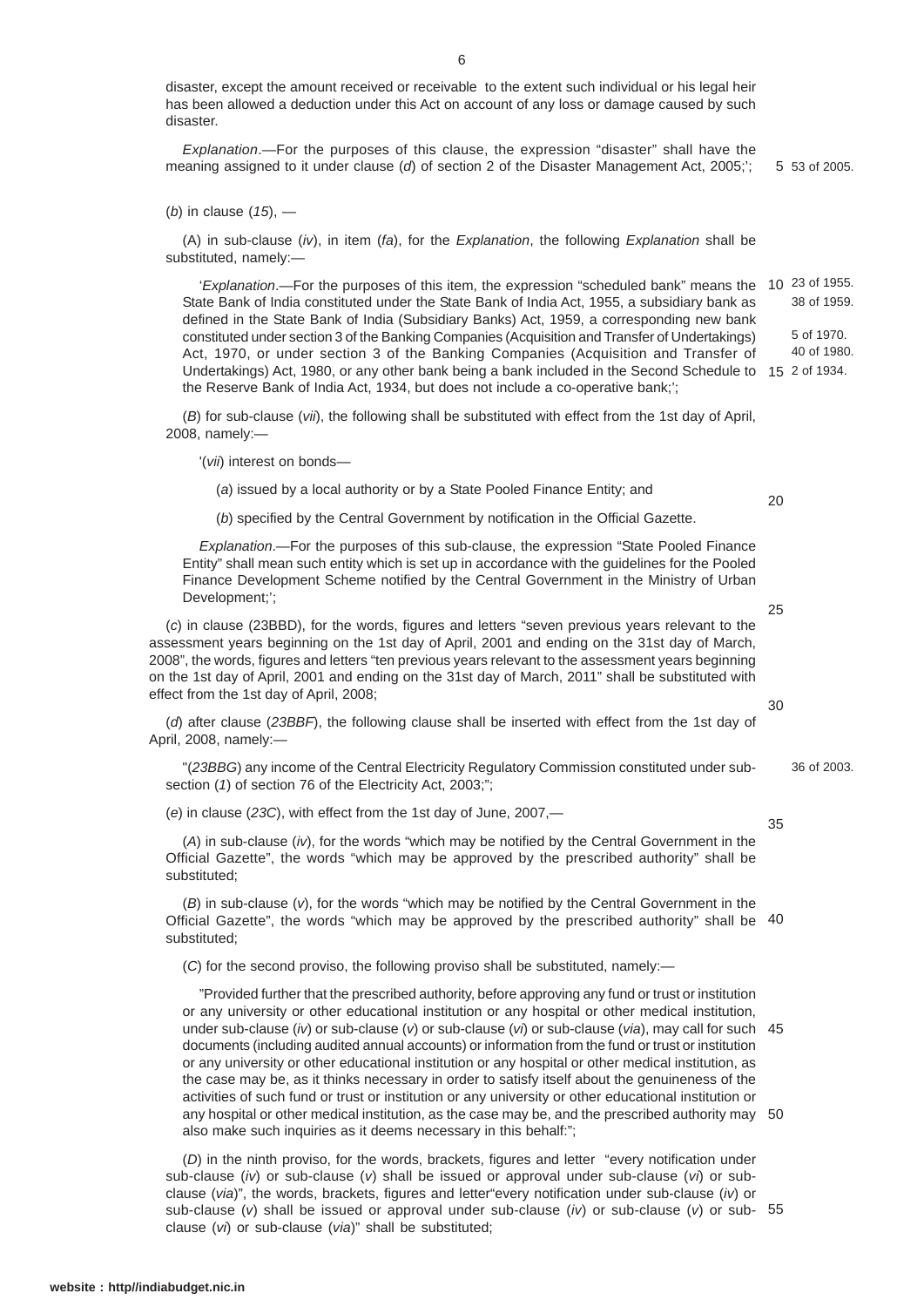by the prescribed authority, as the case may be," shall be inserted; (*F*) after the fifteenth proviso, the following proviso shall be inserted, namely:— "Provided also that all pending applications, on which no notification has been issued under sub-clause (*iv*) or sub-clause (*v*) before the 1st day of June, 2007, shall stand transferred on that day to the prescribed authority and the prescribed authority may proceed with such applications under those sub-clauses from the stage at which they were on that day;"; (*f*) after clause (*23EB*), the following shall be inserted with effect from the 1st day of April, 2008, namely:— '(*23EC*) any income, by way of contributions received from commodity exchanges and the members thereof, of such Investor Protection Fund set up by commodity exchanges in India, either jointly or separately, as the Central Government may, by notification in the Official Gazette, specify in this behalf: Provided that where any amount standing to the credit of the said Fund and not charged to income-tax during any previous year is shared, either wholly or in part, with a commodity exchange, the whole of the amount so shared shall be deemed to be the income of the previous year in which such amount is so shared and shall accordingly be chargeable to income-tax. *Explanation.*—For the purposes of this clause, "commodity exchange" shall mean a "registered association" as defined in clause (*jj*) of section 2 of the Forward Contracts (Regulation) Act, 1952;'; (*g*) in clause (*23FB*), with effect from the 1st day of April, 2008,— (*i*) for the words "set up to raise funds for investment", the words "from investment" shall be substituted; (*ii*) in *Explanation 1*, for clause (*c*), the following clause shall be substituted, namely:— '(*c*) "venture capital undertaking" means such domestic company whose shares are not listed in a recognised stock exchange in India and which is engaged in the— (*i*) business of— (*A*) nanotechnology; (*B*) information technology relating to hardware and software development; (*C*) seed research and development; (*D*) bio-technology; (*E*) research and development of new chemical entities in the pharmaceutical sector; (*F*) production of bio-fuels; or (*G*) building and operating composite hotel-cum-convention centre with seating capacity of more than three thousand; or (*ii*) dairy or poultry industry;'. **7.** In section 10AA of the Income-tax Act, for sub-section (*4*), the following sub-section shall be Amendment of substituted and shall be deemed to have been substituted with effect from the 10th day of February, section 10AA. 2006, namely:— "(*4*) This section applies to any undertaking, being the Unit, which fulfils all the following conditions, namely:— (*i*) it has begun or begins to manufacture or produce articles or things or provide services during the previous year relevant to the assessment year commencing on or after the 1st day of April, 2006 in any Special Economic Zone; 74 of 1952. 5 10 15 20 25 30 35 40

(*ii*) it is not formed by the splitting up, or the reconstruction, of a business already in existence: 45

Provided that this condition shall not apply in respect of any undertaking, being the Unit, which is formed as a result of the re-establishment, reconstruction or revival by the assessee of the business of any such undertaking as is referred to in section 33B, in the circumstances and within the period specified in that section;

(*iii*) it is not formed by the transfer to a new business, of machinery or plant previously used for any purpose. 50

(*E*) in the thirteenth proviso, after the words "Central Government", the words "or is approved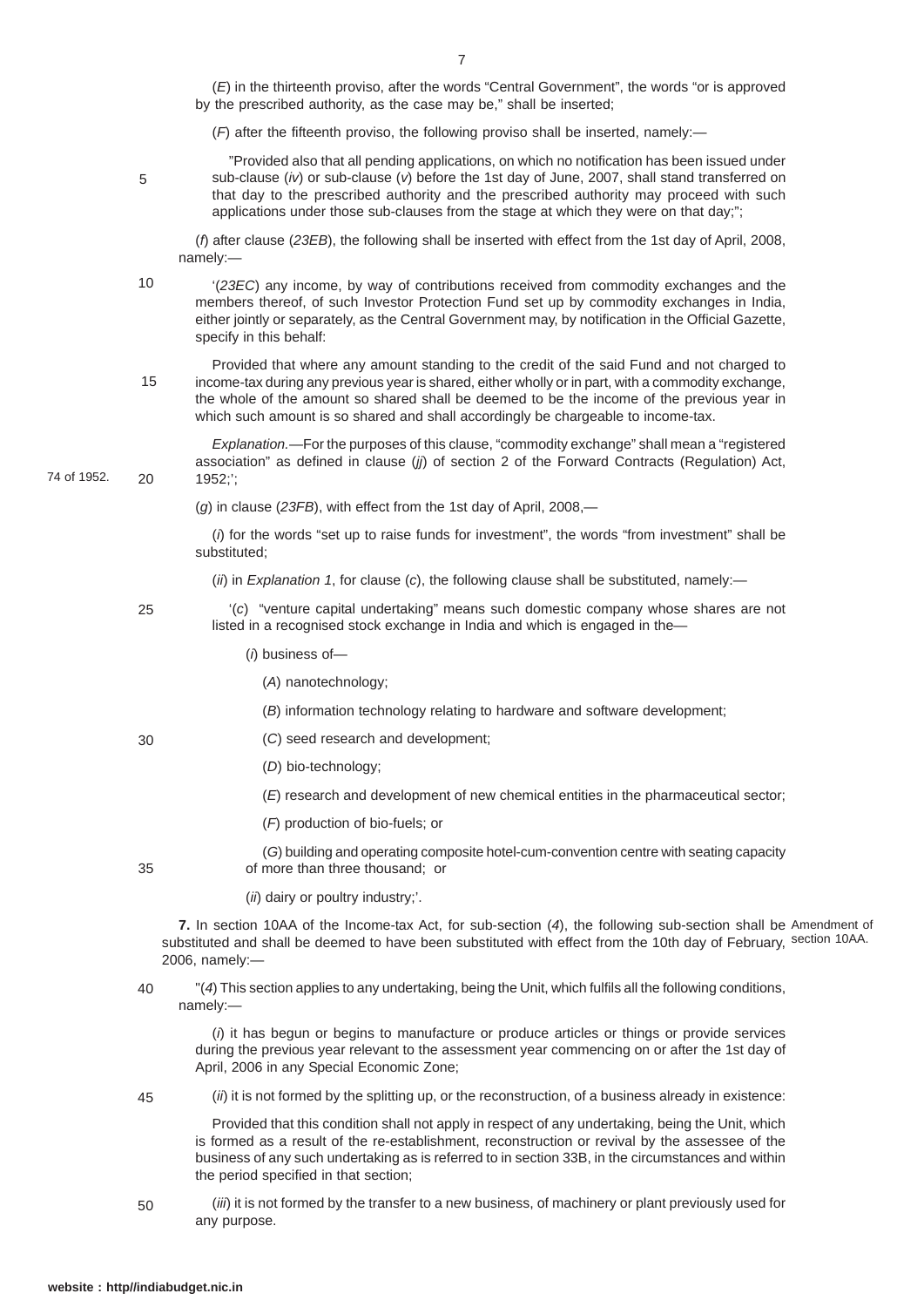*Explanation*.—The provisions of *Explanations 1* and *2* to sub-section (*3*) of section 80-IA shall apply for the purposes of clause (*iii*) of this sub-section as they apply for the purposes of clause (*ii*) of that sub-section.".

**8.** In section 12A of the Income-tax Act, with effect from the 1st day of June, 2007,—

(*a*) for the marginal heading, the following marginal heading shall be substituted, namely:— 12A. 5

"Conditions for applicability of sections 11 and 12.";

(*b*) the existing section 12A shall be renumbered as sub-section (*1*) thereof, and in sub-section (*1*) as so renumbered,—

(*i*) in clause (*a*), after the proviso, the following proviso shall be inserted, namely:—

"Provided further that the provisions of this clause shall not apply in relation to any application 10 made on or after the 1st day of June, 2007;";

(*ii*) after clause (*a*), the following clause shall be inserted, namely:—

"(*aa*) the person in receipt of the income has made an application for registration of the trust or institution on or after the 1st day of June, 2007 in the prescribed form and manner to the Commissioner and such trust or institution is registered under section 12AA;";

(*c*) after sub-section (*1*) as so renumbered, the following sub-section shall be inserted, namely:—

"(*2*) Where an application has been made on or after the 1st day of June, 2007, the provisions of sections 11 and 12 shall apply in relation to the income of such trust or institution for the assessment year immediately following the financial year in which such application is made.".

**9.** In section 12AA of the Income-tax Act, with effect from the 1st day of June, 2007,—

(*a*) in sub-section (*1*), after the word, brackets and letter "clause (*a*)", the words, brackets, letters and figure "or clause (*aa*) of sub-section (*1*)" shall be inserted;

(*b*) in sub-section (*2*), after the word, brackets and letter "clause (*a*)", the words, brackets, letters and figure "or clause (*aa*) of sub-section (*1*)" shall be inserted.

**10.** In section 17 of the Income-tax Act,—

- (*a*) in clause (*1*), in sub-clause (*viii*), for the words "Central Government", the words "Central Government or any other employer" shall be substituted and shall be deemed to have been substituted with effect from the 1st day of April, 2004;
- (*b*) in clause (*2*),—
	- (*A*) after sub-clause (*ii*),—

(*i*) the following *Explanations* shall be inserted and shall be deemed to have been inserted with effect from the 1st day of April, 2002, namely:—

"*Explanation 1*.—For the purposes of this sub-clause, concession in the matter of rent shall be deemed to have been provided if,—

(*a*) in a case where an unfurnished accommodation is provided by any employer 35 other than the Central Government or any State Government and—

(*i*) the accommodation is owned by the employer, the value of the accommodation determined at the rate of ten per cent. of salary in cities having population exceeding four lakhs as per 1991 census and seven and one-half per cent. of salary in other cities, in respect of the period during which the said accommodation was occupied by 40 the assessee during the previous year, exceeds the rent recoverable from, or payable by, the assessee;

(*ii*) the accommodation is taken on lease or rent by the employer, the value of the accommodation being the actual amount of lease rental paid or payable by the employer or ten per cent. of salary, whichever is lower, in respect of the period during which the 45 said accommodation was occupied by the assessee during the previous year, exceeds the rent recoverable from, or payable by, the assessee;

(*b*) in a case where a furnished accommodation is provided by the Central Government or any State Government, the licence fee determined by the Central Government or any State Government in respect of the accommodation in accordance with the rules framed 50by such Government as increased by the value of furniture and fixtures in respect of the period during which the said accommodation was occupied by the assessee during the

Amendment of section<br>12A

Amendment of section 17.

Amendment of section 12AA.

25

15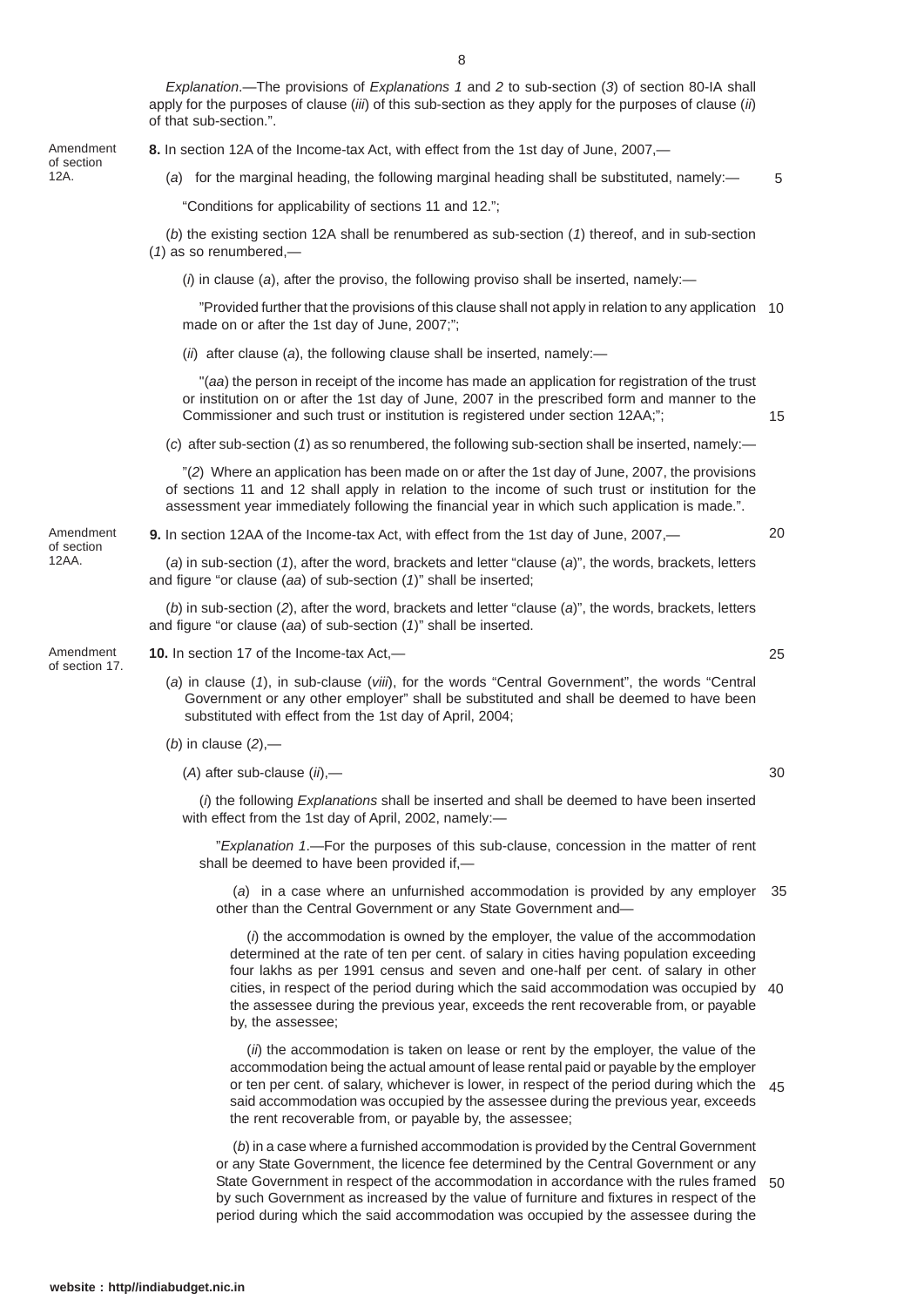| 20       | (d) in a case where the accommodation is provided by the employer in a hotel (except<br>where the assessee is provided such accommodation for a period not exceeding in<br>aggregate fifteen days on his transfer from one place to another), the value of the<br>accommodation determined at the rate of twenty-four per cent. of salary paid or payable<br>for the previous year or the actual charges paid or payable to such hotel, whichever is<br>lower, for the period during which such accommodation is provided, exceeds the rent<br>recoverable from, or payable by, the assessee. |                             |
|----------|-----------------------------------------------------------------------------------------------------------------------------------------------------------------------------------------------------------------------------------------------------------------------------------------------------------------------------------------------------------------------------------------------------------------------------------------------------------------------------------------------------------------------------------------------------------------------------------------------|-----------------------------|
| 25<br>30 | Explanation 2.- For the purposes of this sub-clause, value of furniture and fixture shall<br>be ten per cent. per annum of the cost of furniture (including television sets, radio sets,<br>refrigerators, other household appliances, airconditioning plant or equipment or other similar<br>appliances or gadgets) or if such furniture is hired from a third party, the actual hire charges<br>payable for the same as reduced by any charges paid or payable for the same by the<br>assessee during the previous year.";                                                                  |                             |
|          | (ii) in the Explanation 1 as so inserted, for clause (a), the following clause shall be substituted<br>and shall be deemed to have been substituted with effect from the 1st day of April, 2006, namely:-                                                                                                                                                                                                                                                                                                                                                                                     |                             |
|          | "(a) in a case where an unfurnished accommodation is provided by any employer other<br>than Central Government or any State Government and-                                                                                                                                                                                                                                                                                                                                                                                                                                                   |                             |
| 35       | (i) the accommodation is owned by the employer, the value of the accommodation<br>determined at the rate of twenty per cent. of salary in cities having population exceeding<br>four lakhs as per 2001 census and fifteen per cent. of salary in other cities, in respect of<br>the period during which the said accommodation was occupied by the assessee during<br>the previous year, exceeds the rent recoverable from, or payable by, the assessee;                                                                                                                                      |                             |
| 40       | (ii) the accommodation is taken on lease or rent by the employer, the value of the<br>accommodation being the actual amount of lease rental paid or payable by the employer<br>or twenty per cent. of salary, whichever is lower, in respect of the period during which the<br>said accommodation was occupied by the assessee during the previous year, exceeds<br>the rent recoverable from, or payable by, the assessee;";                                                                                                                                                                 |                             |
| 45       | (B) in sub-clause (iii), the proviso shall be omitted with effect from the 1st day of April, 2008.                                                                                                                                                                                                                                                                                                                                                                                                                                                                                            |                             |
|          | 11. In section 35 of the Income-tax Act, in sub-section (2AB), in clause (5), for the figures, letters and Amendment of<br>words "31st day of March, 2007", the figures, letters and words "31st day of March, 2012" shall be section 35.<br>substituted with effect from the 1st day of April, 2008.                                                                                                                                                                                                                                                                                         |                             |
|          | 12. In section 36 of the Income-tax Act, in sub-section (1),-                                                                                                                                                                                                                                                                                                                                                                                                                                                                                                                                 | Amendment of<br>section 36. |
| 50       | (A) in clause (ib), for the words "paid by cheque", the words "paid by any mode of payment other<br>than cash" shall be substituted with effect from the 1st day of April, 2008;                                                                                                                                                                                                                                                                                                                                                                                                              |                             |
|          | $(B)$ in clause $(viia)$ ,—                                                                                                                                                                                                                                                                                                                                                                                                                                                                                                                                                                   |                             |
| 55       | (a) in sub-clause (a), after the words "or a non-scheduled bank", the words "or a co-operative<br>bank other than a primary agricultural credit society or a primary co-operative agricultural and<br>rural development bank" shall be inserted;                                                                                                                                                                                                                                                                                                                                              |                             |

(*b*) in the *Explanation*,—

(*i*) in clause (*ii*) at the end, the words ", but does not include a co-operative bank" shall be omitted;

(*ii*) after clause (*v*), the following clause shall be inserted, namely:—

9

Central Government or any State Government and—

rent recoverable from, or payable by, the assessee;

by, the assessee;

previous year, exceeds the aggregate of the rent recoverable from, or payable by, the assessee and any charges paid or payable for the furniture and fixtures by the assessee; (*c*) in a case where a furnished accommodation is provided by an employer other than

(*i*) the accommodation is owned by the employer, the value of the accommodation determined under sub-clause (*i*) of clause (*a*) as increased by the value of the furniture and fixtures in respect of the period during which the said accommodation was occupied by the assessee during the previous year, exceeds the rent recoverable from, or payable

(*ii*) the accommodation is taken on lease or rent by the employer, the value of the accommodation determined under sub-clause (*ii*) of clause (*a*) as increased by the value of the furniture and fixtures in respect of the period during which the said accommodation was occupied by the assessee during the previous year, exceeds the

35

5

10

15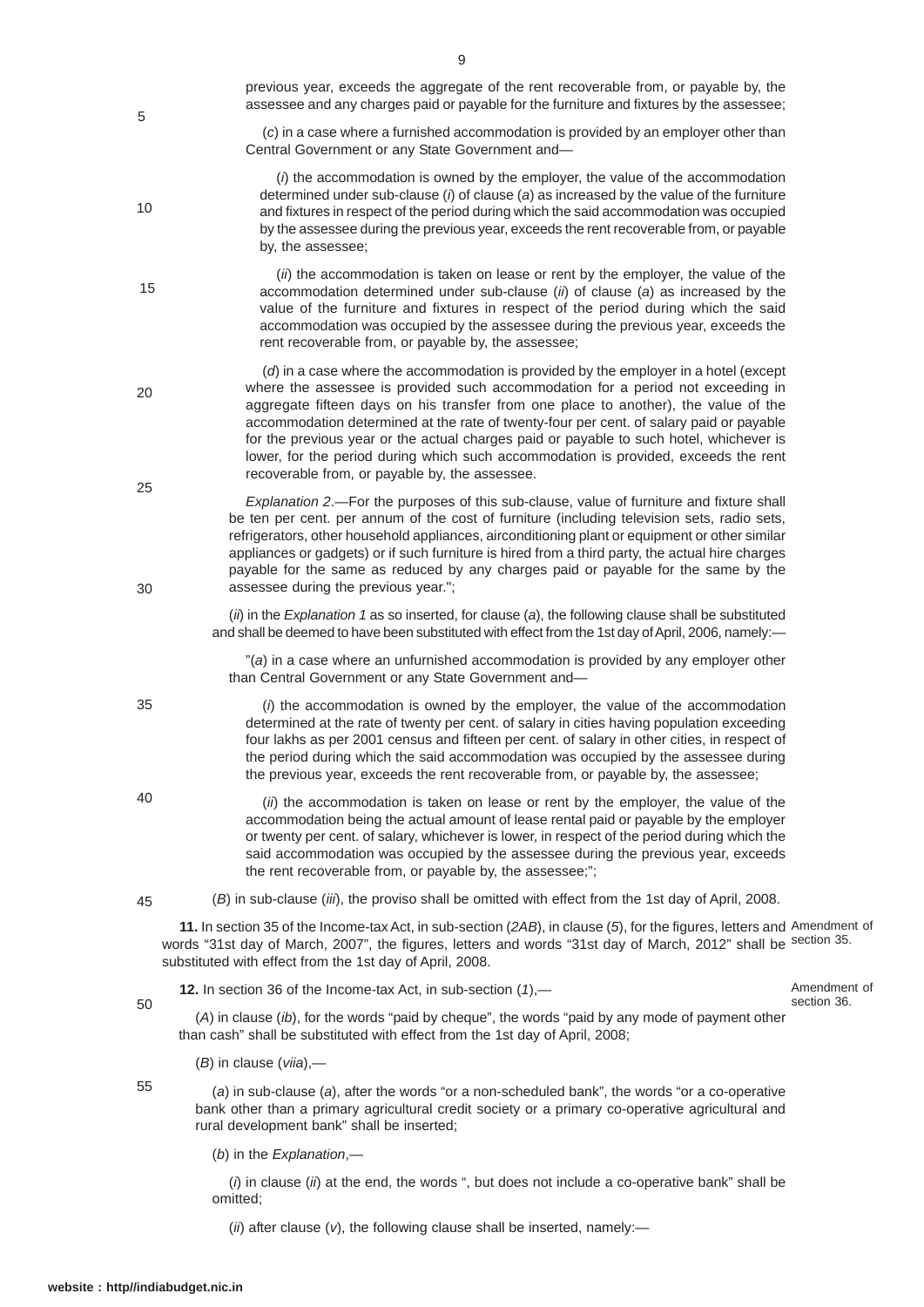'(*vi*) "co-operative bank", "primary agricultural credit society" and "primary co-operative agricultural and rural development bank" shall have the meanings respectively assigned to them in the *Explanation* to sub-section (*4*) of section 80P;';

(*C*) for clause (*viii*), the following shall be substituted with effect from the 1st day of April, 2008, namely:—

'(*viii*) in respect of any special reserve created and maintained by a specified entity, an amount not exceeding twenty per cent. of the profits derived from eligible business computed under the head "Profits and gains of business or profession" (before making any deduction under this clause) carried to such reserve account:

Provided that where the aggregate of the amounts carried to such reserve account from time 10 to time exceeds twice the amount of the paid up share capital and of the general reserves of the specified entity, no allowance under this clause shall be made in respect of such excess.

*Explanation*.—In this clause,—

(*a*) "specified entity" means,—

(*i*) a financial corporation specified in section 4A of the Companies Act, 1956; 15 1 of 1956.

(*ii*) a financial corporation which is a public sector company;

(*iii*) a banking company;

(*iv*) a co-operative bank other than a primary agricultural credit society or a primary cooperative agricultural and rural development bank;

(*v*) a housing finance company; and

(*vi*) any other financial corporation including a public company;

(*b*) "eligible business" means,—

(*i*) in respect of the specified entity referred to in sub-clause (*i*) or sub-clause (*ii*) or subclause (*iii*) or sub-clause (*iv*) of clause (*a*), the business of providing long-term finance in India for industrial or agricultural development or development of infrastructure facility; 25

(*ii*) in respect of the specified entity referred to in sub-clause (*v*) of clause (*a*), the business of providing long-term finance for the construction or purchase of houses in India for residential purposes; and

(*iii*) in respect of the specified entity referred to in sub-clause (*vi*) of clause (*a*), the business of providing long-term finance for development of infrastructure facility in India; 30

(*c*) "banking company" means a company to which the Banking Regulation Act, 1949 applies and includes any bank or banking institution referred to in section 51 of that Act;

(*d*) "co-operative bank", "primary agricultural credit society" and "primary co-operative agricultural and rural development bank" shall have the meanings respectively assigned to them in the *Explanation* to sub-section (*4*) of section 80P;

(*e*) "housing finance company" means a public company formed or registered in India with the main object of carrying on the business of providing long-term finance for construction or purchase of houses in India for residential purposes;

(*f*) "public company" shall have the meaning assigned to it in section 3 of the Companies Act, 1956;

(*g*) "infrastructure facility" means—

(*i*) an infrastructure facility as defined in the *Explanation* to clause (*i*) of sub-section (*4*) of section 80-IA, or any other public facility of a similar nature as may be notified by the Board in this behalf in the Official Gazette and which fulfils the conditions as may be prescribed;

(*ii*) an undertaking referred to in clause (*ii*) or clause (*iii*) or clause (*iv*) or clause (vi) of 45 sub-section (*4*) of section 80-IA; and

(*iii*) an undertaking referred to in sub-section (*10*) of section 80-IB;

(*h*) "long-term finance" means any loan or advance where the terms under which moneys are loaned or advanced provide for repayment along with interest thereof during a period of 50<br>not loss than five veare'' not less than five years;';

(*D*) clause (*x*) shall be omitted with effect from the 1st day of April, 2008;

40 1 of 1956.

35

10 of 1949.

5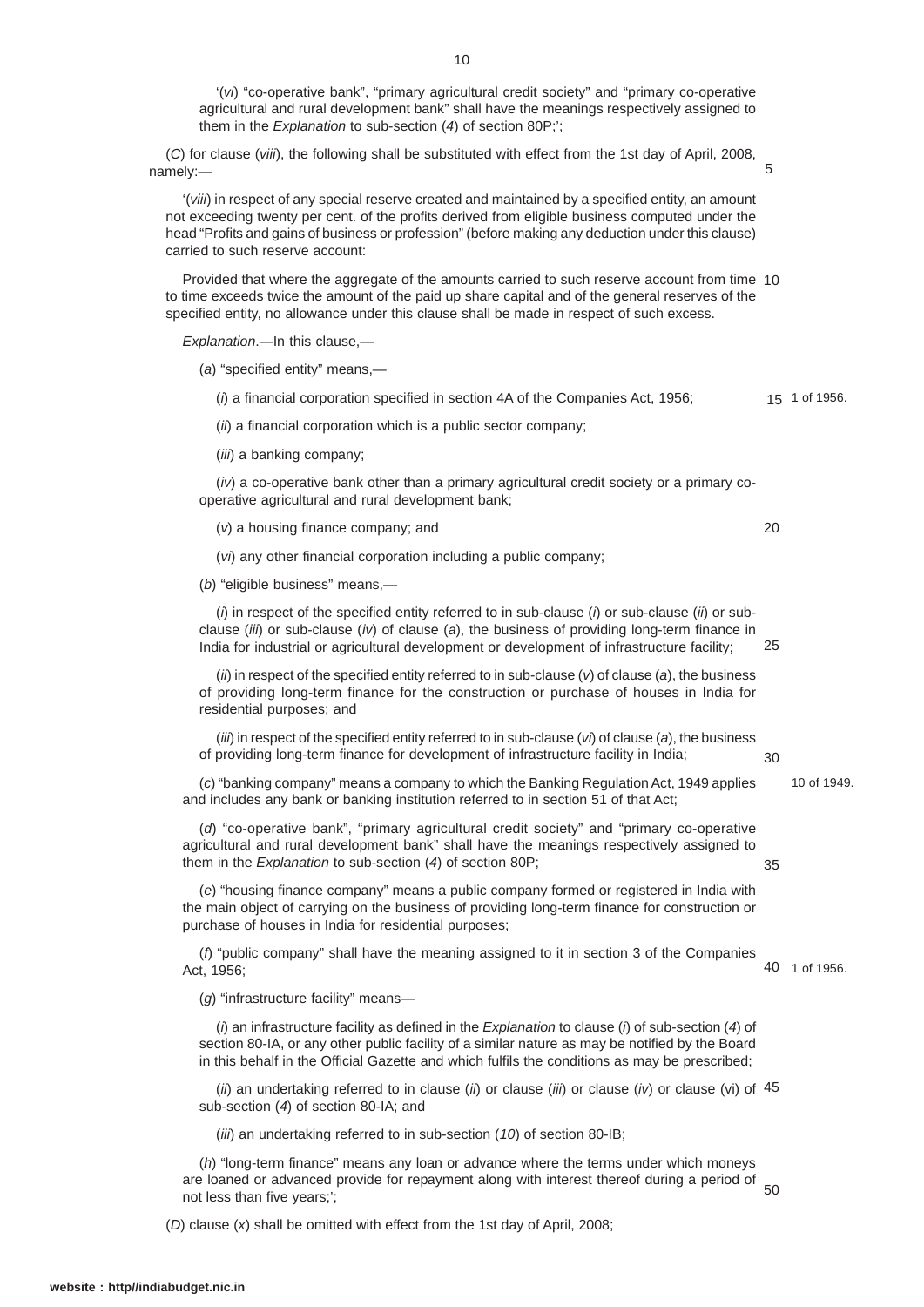(*E*) for clause (*xii*), the following clause shall be substituted with effect from the 1st day of April, 2008, namely:—

"(*xii*) any expenditure (not being in the nature of capital expenditure) incurred by a corporation or a body corporate, by whatever name called, if,—

5

10

(*a*) it is constituted or established by a Central, State or Provincial Act;

(*b*) such corporation or body corporate, having regard to the objects and purposes of the Act referred to in sub-clause (*a*), is notified by the Central Government in the Official Gazette for the purposes of this clause; and

(*c*) the expenditure is incurred for the objects and purposes authorised by the Act under which it is constituted or established;";

(*F*) after clause (*xiii*), the following clause shall be inserted with effect from the 1st day of April, 2008, namely:—

'(*xiv*) any sum paid by a public financial institution by way of contribution to such credit guarantee fund trust for small industries as the Central Government may, by notification in the Official Gazette, specify in this behalf.

15

1 of 1956.

*Explanation*.—For the purposes of this clause, "public financial institution" shall have the meaning assigned to it in section 4A of the Companies Act, 1956;'.

**13.** In section 40A of the Income-tax Act, for sub-section (*3*), the following shall be substituted with Amendment of effect from the 1st day of April, 2008, namely: section 40A.

 "(*3*) (*a*) Where the assessee incurs any expenditure in respect of which payment is made in a sum exceeding twenty thousand rupees otherwise than by an account payee cheque drawn on a bank or account payee bank draft, no deduction shall be allowed in respect of such expenditure; 20

(*b*) where an allowance has been made in the assessment for any year in respect of any liability incurred by the assessee for any expenditure and subsequently during any previous year (hereinafter referred to as subsequent year) the assessee makes payment in respect thereof, otherwise than by

- an account payee cheque drawn on a bank or account payee bank draft, the payment so made shall be deemed to be the profits and gains of business or profession and accordingly chargeable to income-tax as income of the subsequent year if the amount of payment exceeds twenty thousand rupees: 25
- Provided that no disallowance shall be made and no payment shall be deemed to be the profits and gains of business or profession under this sub-section where any payment in a sum exceeding twenty thousand rupees is made otherwise than by an account payee cheque drawn on a bank or account payee bank draft, in such cases and under such circumstances as may be prescribed, having regard to the nature and extent of banking facilities available, considerations of business expediency and other relevant factors.". 30 35

**14.** In section 49 of the Income-tax Act, after sub-section (*2AA*), the following sub-section shall be Amendment of inserted with effect from the 1st day of April, 2008, namely: section 49.

"(*2AB*) Where the capital gain arises from the transfer of specified security or sweat equity shares, the value of which has been taken into account while computing the value of fringe benefits under clause (*ba*) of sub-section (*1*) of section 115WC, the cost of acquisition of such security or shares shall be the value under that clause.".

**15.** In section 54EC of the Income-tax Act,—

Amendment of section 54EC.

(*a*) in sub-section (*1*), the following proviso shall be inserted, namely:—

"Provided that the investment made on or after the 1st day of April, 2007 in the long-term specified asset by an assessee during any financial year does not exceed fifty lakh rupees."; 45

(*b*) after sub-section (*3*), in the *Explanation*,—

(*i*) for clause (*b*), the following clause shall be substituted and shall be deemed to have been substituted with effect from the 1st day of April, 2006, namely:—

'(*b*) "long-term specified asset" for making any investment under this section during the period commencing from the 1st day of April, 2006 and ending with the 31st day of March, 2007, means any bond, redeemable after three years and issued on or after the 1st day of April, 2006, but on or before the 31st day of March, 2007,—

68 of 1988.

(*i*) by the National Highways Authority of India constituted under section 3 of the National Highways Authority of India Act, 1988; or

50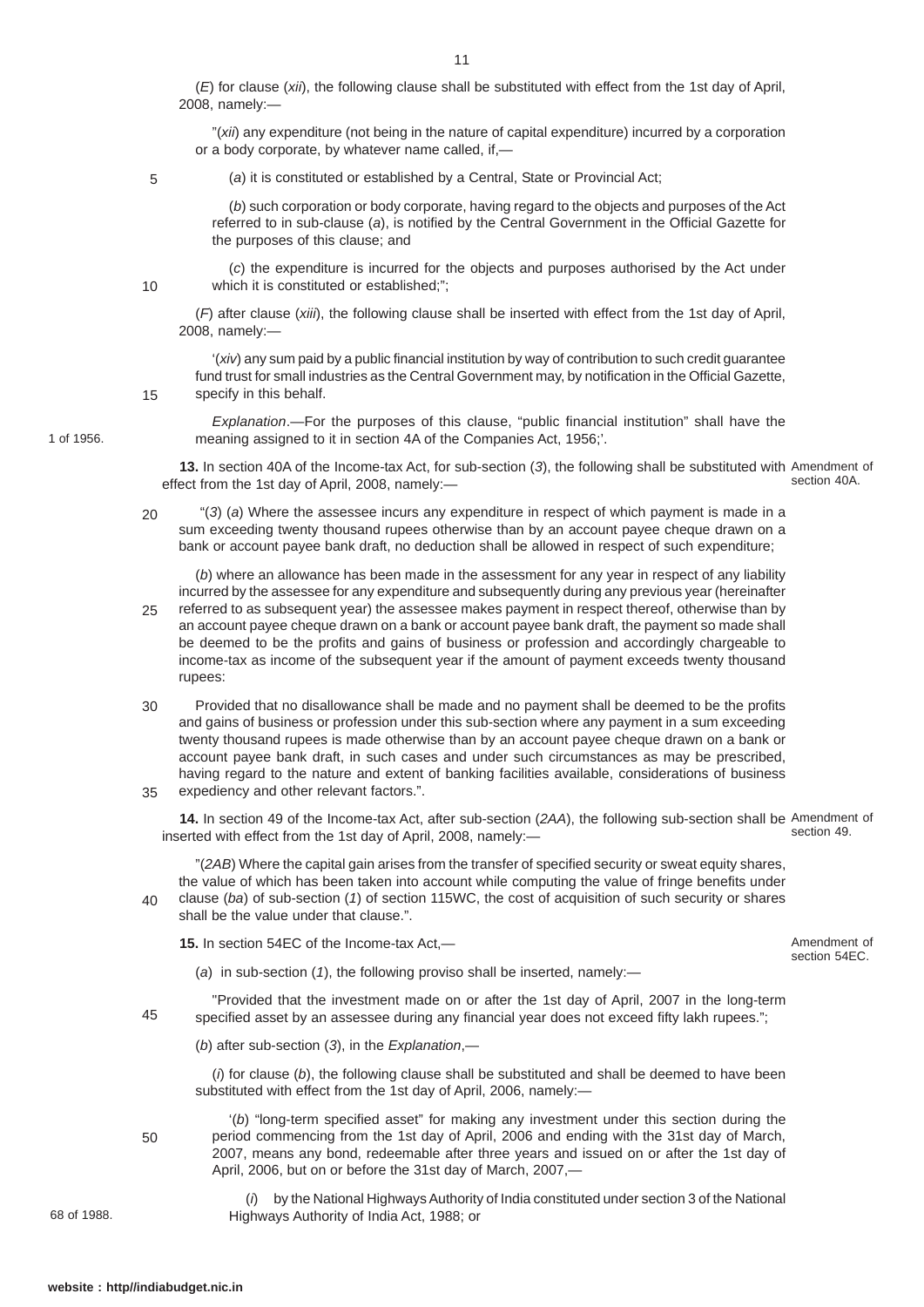and notified by the Central Government in the Official Gazette for the purposes of this section

under the Companies Act, 1956,

(*ii*) by the Rural Electrification Corporation Limited, a company formed and registered

1 of 1956.

 $40$ 

50

| with such conditions (including the condition for providing a limit on the amount of investment<br>by an assessee in such bond) as it thinks fit:';                                                                                                                                                                                                                                                                                                                                     | 5  |                          |
|-----------------------------------------------------------------------------------------------------------------------------------------------------------------------------------------------------------------------------------------------------------------------------------------------------------------------------------------------------------------------------------------------------------------------------------------------------------------------------------------|----|--------------------------|
| $(i)$ in clause (b) as so substituted, the following proviso shall be inserted and shall be deemed<br>to have been inserted with effect from the 1st day of April, 2006, namely:-                                                                                                                                                                                                                                                                                                       |    |                          |
| "Provided that where any bond has been notified before the 1st day of April, 2007, subject to<br>the conditions specified in the notification, by the Central Government in the Official Gazette<br>under the provisions of clause (b) as they stood immediately before their amendment by the $10$<br>Finance Act, 2007, such bond shall be deemed to be a bond notified under this clause;";                                                                                          |    |                          |
| (iii) after the proviso as so inserted, the following clause shall be inserted, namely:—                                                                                                                                                                                                                                                                                                                                                                                                |    |                          |
| '(ba) "long-term specified asset" for making any investment under this section on or after the<br>1st day of April, 2007 means any bond, redeemable after three years and issued on or after the<br>1st day of April, 2007 by the National Highways Authority of India constituted under section 3 15<br>of the National Highways Authority of India Act, 1988 or by the Rural Electrification Corporation<br>Limited, a company formed and registered under the Companies Act, 1956.'. |    | 68 of 1988<br>1 of 1956. |
| <b>16.</b> In section 56 of the Income-tax Act, in sub-section $(2)$ , in clause $(v)$ , in the<br>proviso, the following sub-clauses shall be deemed to have been inserted with effect from the 1st day<br>of April, 2005, namely:-                                                                                                                                                                                                                                                    | 20 |                          |
| "(e) from any local authority as defined in the Explanation to clause (20) of section 10; or                                                                                                                                                                                                                                                                                                                                                                                            |    |                          |
| (f) from any fund or foundation or university or other educational institution or hospital or other<br>medical institution or any trust or institution referred to in clause (23C) of section 10; or                                                                                                                                                                                                                                                                                    |    |                          |
| (g) from any trust or institution registered under section 12AA.".                                                                                                                                                                                                                                                                                                                                                                                                                      |    |                          |
| 17. In section 72A of the Income-tax Act, for sub-section (1), the following sub-section shall be 25<br>substituted with effect from the 1st day of April, 2008, namely:-                                                                                                                                                                                                                                                                                                               |    |                          |
| "(1) Where there has been an amalgamation of-                                                                                                                                                                                                                                                                                                                                                                                                                                           |    |                          |
| (a) a company owning an industrial undertaking or a ship or a hotel with another company; or                                                                                                                                                                                                                                                                                                                                                                                            |    |                          |
| (b) a boulding company referred to in classes (a) of exation E of the Doubles Demiction Ast                                                                                                                                                                                                                                                                                                                                                                                             |    |                          |

(*b*) a banking company referred to in clause (*c*) of section 5 of the Banking Regulation Act, 1949 with a specified bank; or 10 of 1949. 30

(*c*) one or more public sector company or companies engaged in the business of operation of aircraft with one or more public sector company or companies engaged in similar business,

then, notwithstanding anything contained in any other provision of this Act, the accumulated loss and the unabsorbed depreciation of the amalgamating company shall be deemed to be the loss or, as the case may be, allowance for unabsorbed depreciation of the amalgamated company for the 35 previous year in which the amalgamation was effected, and other provisions of this Act relating to set off and carry forward of loss and allowance for depreciation shall apply accordingly.".

**18.** In section 80AC of the Income-tax Act, after the word, figures and letters "section 80-IC", the words, figures and letters "or section 80-ID" shall be inserted with effect from the 1st day of April, 2008. Amendment

**19.** In section 80CCD of the Income-tax Act,—

(*a*) in sub-section (*1*), for the words "employed by the Central Government", the words "employed by the Central Government or any other employer" shall be substituted and shall be deemed to have been substituted with effect from the 1st day of April, 2004;

(*b*) in sub-section (*2*), for the words "Central Government" at both the places where they occur, the words "Central Government or any other employer" shall be substituted and shall be deemed to 45 have been substituted with effect from the 1st day of April, 2004.

Amendment of section 80D.

of section 80AC. Amendment of section 80CCD.

Amendment of section 56.

Amendment of section 72A.

**20.** In section 80D of the Income-tax Act, in sub-section (*1*), with effect from the 1st day of April, 2008,—

(a) for the words "paid by him by cheque", the words "paid by him by any mode of payment other than cash" shall be substituted;

(b) in clause (i), for the word "ten", the word "fifteen" shall be substituted;

- (c) in clause (ii), for the word "ten", the word "fifteen" shall be substituted;
- (d) in the proviso,—

(i) for the word "ten", the word "fifteen" shall be substituted;

**website : http//indiabudget.nic.in**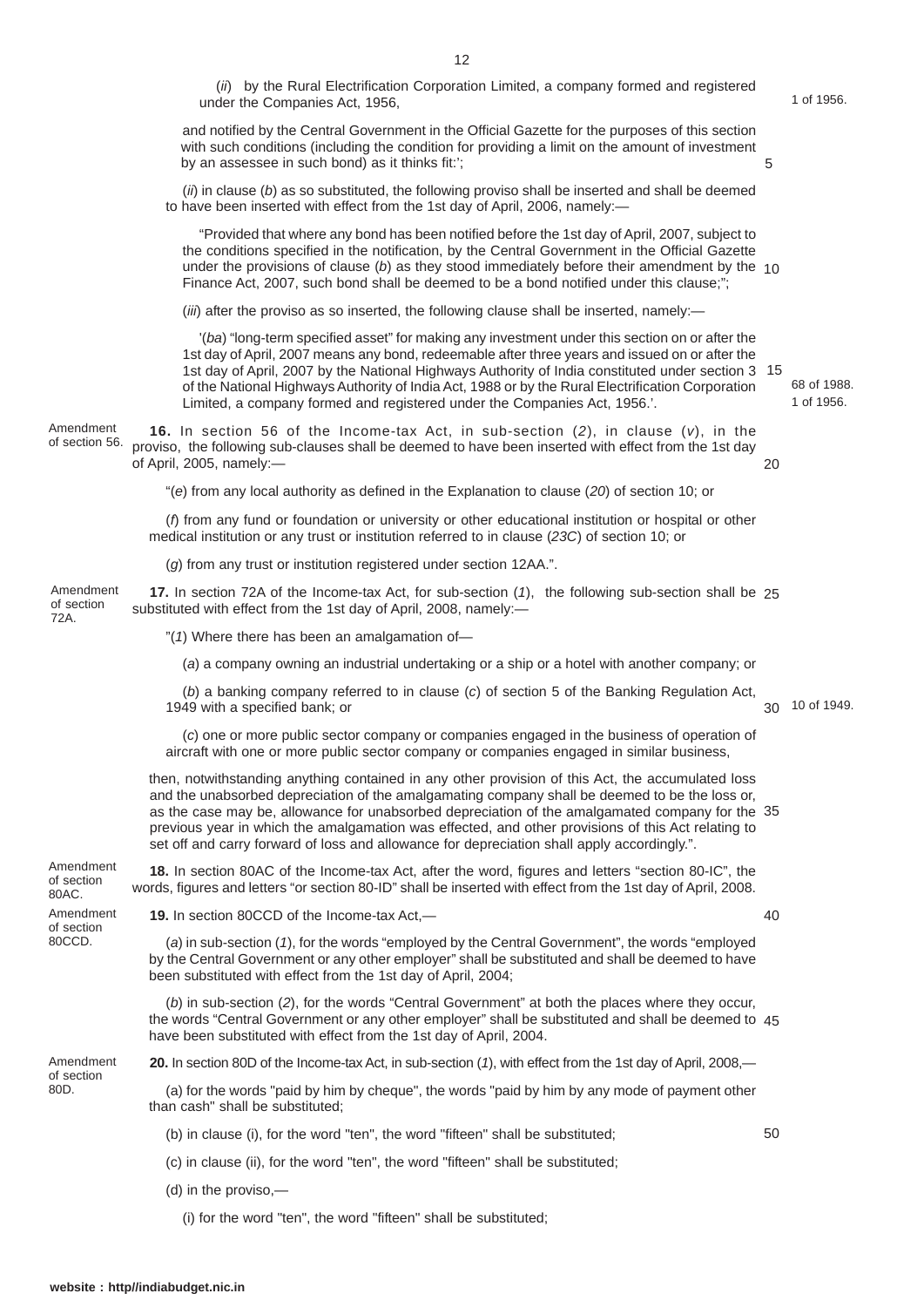(ii) for the word "fifteen", the word "twenty" shall be substituted;

**21.** In section 80E of the Income-tax Act, with effect from the 1st day of April, 2008,—

(*i*) in sub-section (*1*), after the words "higher education", the words "or for the purpose of higher education of his relative" shall be inserted;

(*ii*) in sub-section (*3*), after clause (*d*), the following clause shall be inserted, namely:—

'(*e*) "relative", in relation to an individual, means the spouse and children of that individual.'.

**22.** In section 80-IA of the Income-tax Act,—

Amendment of section 80-IA.

Amendment of section 80E.

(*i*) in sub-section (*2*), after the words "distribution lines", the words "or lays and begins to operate a cross-country natural gas distribution network" shall be inserted with effect from the 1st day of April, 2008; 10

(*ii*) in sub-section (*3*), for the word, brackets and figures "clause (*iv*)", the words, brackets and figures "clause (*iv*) or clause (*vi*)" shall be substituted with effect from the 1st day of April, 2008;

(*iii*) in sub-section (*4*), with effect from the 1st day of April, 2008,-

(*A*) in clause (*i*), in the Explanation, in clause (*d*), for the words "or inland port", the words ", inland port or navigational channel in the sea" shall be substituted; 15

(*B*) in clause (*v*), in sub-clause (*b*), for the figures, letters and words "31st day of March, 2007", the figures, letters and words "31st day of March, 2008" shall be substituted;

(*C*) after clause (*v*), the following clause shall be inserted, namely:—

'(*vi*) any undertaking carrying on the business of laying and operating a cross-country natural gas distribution network, including pipelines and storage facilities being an integral part of such network, which fulfils the following conditions, namely:-20

> (*a*) it is owned by a company registered in India or by a consortium of such companies or by an authority or a board or a corporation established or constituted under any Central or State Act;

(*b*) it has been approved by the Petroleum and Natural Gas Regulatory Board established under sub-section (*1*) of section 3 of the Petroleum and Natural Gas Regulatory Board Act, 2006 and notified by the Central Government in the Official Gazette; 25

> (*c*) one-third of its total pipeline capacity is available for use on common carrier basis by any person other than the assessee or an associated person;

- (*d*) it has started or starts operating on or after the 1st day of April, 2007; and
	- (*e*) any other condition which may be prescribed.

*Explanation*.—For the purposes of this clause, an "associated person" in relation to the assessee means a person—

(*i*) who participates directly or indirectly or through one or more intermediaries in the management or control or capital of the assessee;

> (*ii*) who holds, directly or indirectly, shares carrying not less than twenty-six per cent. of the voting power in the assessee;

40

35

30

19 of 2006.

5

(*iii*) who appoints more than half of the Board of directors or members of the governing board, or one or more executive directors or executive members of the governing board of the assessee; or

(*iv*) who guarantees not less than ten per cent. of the total borrowings of the assessee.';

(*iv*) after sub-section (*12*), the following sub-section shall be inserted with effect from the 1st day of April, 2008, namely:—

"(*12A*) Nothing contained in sub-section (*12*) shall apply to any enterprise or undertaking which is transferred in a scheme of amalgamation or demerger on or after the 1st day of April, 2007."; 45

(*v*) after sub-section (*13*), the following *Explanation* shall be inserted and shall be deemed to have been inserted with effect from the 1st day of April, 2000, namely:—

"*Explanation*.—For the removal of doubts, it is hereby declared that nothing contained in this section shall apply to a person who executes a works contract entered into with the undertaking or enterprise, as the case may be.". 50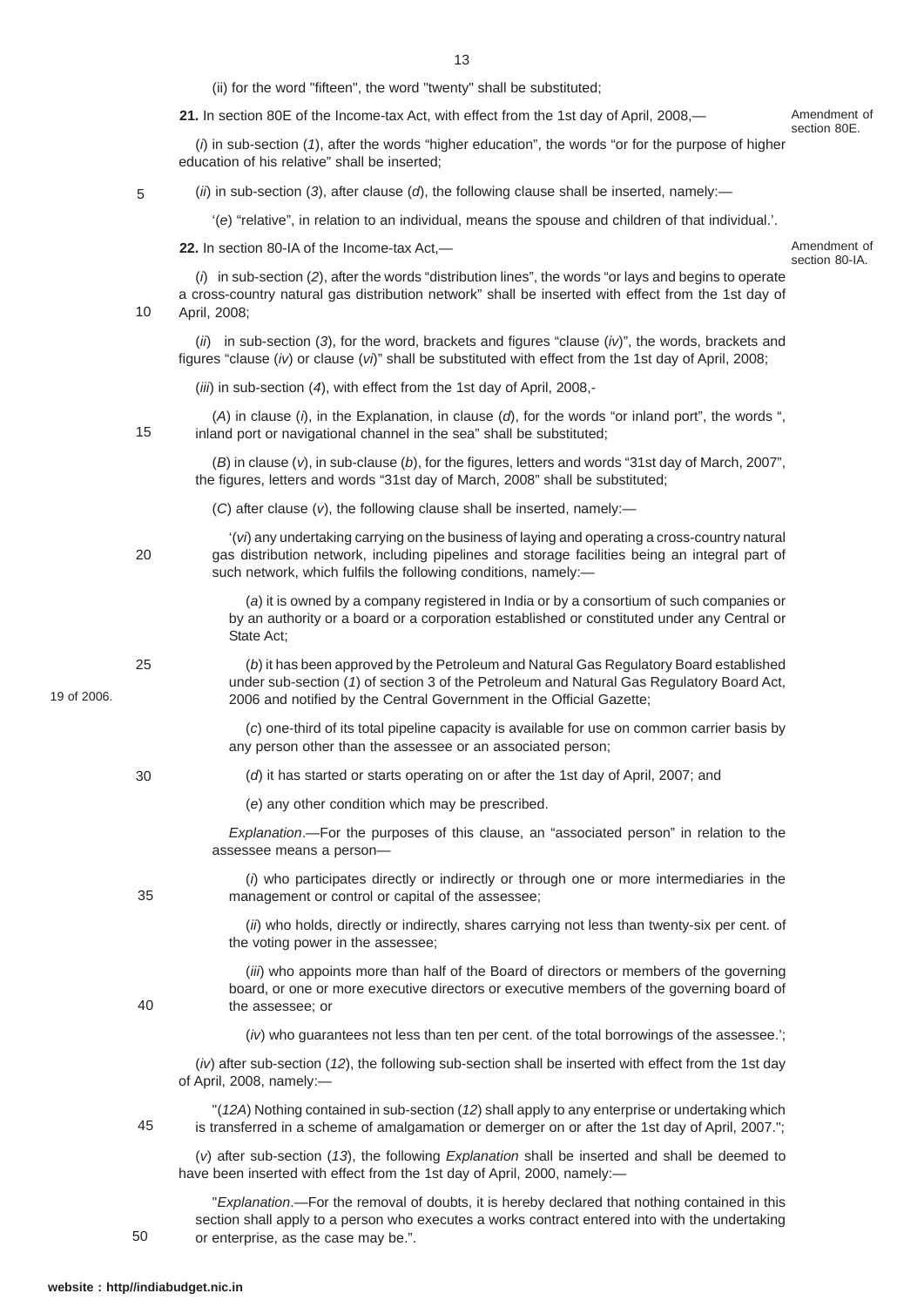Amendment of section 80-IB.

**23.** In section 80-IB of the Income-tax Act, in sub-section (*4*), in the fourth proviso, for the figures, letters and words "31st day of March, 2007", the figures, letters and words "31st day of March, 2012" shall be substituted with effect from the 1st day of April, 2008.

Insertion of new section 80-ID.

Deduction in respect of profits and gains from business of hotels and convention<br>centres in centres specified area.

**24.** After section 80-IC of the Income-tax Act, the following section shall be inserted with effect from the 1st day of April, 2008, namely:—

'80-ID (*1*) Where the gross total income of an assessee includes any profits and gains derived by an undertaking from any business referred to in sub-section (*2*) (such business being hereinafter referred to as the eligible business), there shall, in accordance with and subject to the provisions of this section, be allowed, in computing the total income of the assessee, a deduction of an amount equal to hundred per cent. of the profits and gains derived from such business for five consecutive 10 assessment years beginning from the initial assessment year.

(*2*) This section applies to any undertaking,—

(*i*) engaged in the business of hotel located in the specified area, if such hotel is constructed and has started or starts functioning at any time during the period beginning on the 1st day of April, 2007 and ending on the 31st day of March, 2010; or

15

35

50

5

(*ii*) engaged in the business of building, owning and operating a convention centre, located in the specified area, if such convention centre is constructed at any time during the period beginning on the 1st day of April, 2007 and ending on the 31st day of March, 2010.

(*3*) The deduction under sub-section (*1*) shall be available only if —

(*i*) the eligible business is not formed by the splitting up, or the reconstruction, of a business 20 already in existence;

(*ii*) the eligible business is not formed by the transfer to a new business of a building previously used as a hotel or a convention centre, as the case may be;

(*iii*) the eligible business is not formed by the transfer to a new business of machinery or plant previously used for any purpose. 25

*Explanation*.—The provisions of *Explanations* 1 and 2 to sub-section (*3*) of section 80-IA shall apply for the purposes of clause (*iii*) of this sub-section as they apply for the purposes of clause (*ii*) of that sub-section;

(*iv*) the assessee furnishes along with the return of income, the report of an audit in such form and containing such particulars as may be prescribed, and duly signed and verified by an 30 accountant, as defined in the *Explanation* below sub-section (*2*) of section 288, certifying that the deduction has been correctly claimed.

(*4*) Notwithstanding anything contained in any other provision of this Act, in computing the total income of the assessee, no deduction shall be allowed under any other section contained in Chapter VIA or section 10AA, in relation to the profits and gains of the undertaking.

(*5*) The provisions contained in sub-section (*5*) and sub-sections (*8*) to (*11*) of section 80-IA shall, so far as may be, apply to the eligible business under this section.

(*6*) For the purposes of this section,-

(*a*) "convention centre" means a building of a prescribed area comprising of convention halls to be used for the purpose of holding conferences and seminars, being of such size and number 40 and having such other facilities and amenities, as may be prescribed;

(*b*) "hotel" means a hotel of two-star, three-star or four-star category as classified by the Central Government;

(*c*) "initial assessment year"—

(*i*) in the case of a hotel, means the assessment year relevant to the previous year in which 45 the business of the hotel starts functioning;

(*ii*) in the case of a convention centre, means the assessment year relevant to the previous year in which the convention centre starts operating on a commercial basis;

(*d*) "specified area" means the National Capital Territory of Delhi and the districts of Faridabad, Gurgaon, Gautam Budh Nagar and Ghaziabad.'.

Amendment of section 92C.A

**25.** In section 92CA of the Income-tax Act, with effect from the 1st day of June, 2007,—

(*i*) after sub-section (*3*), the following sub-section shall be inserted, namely: —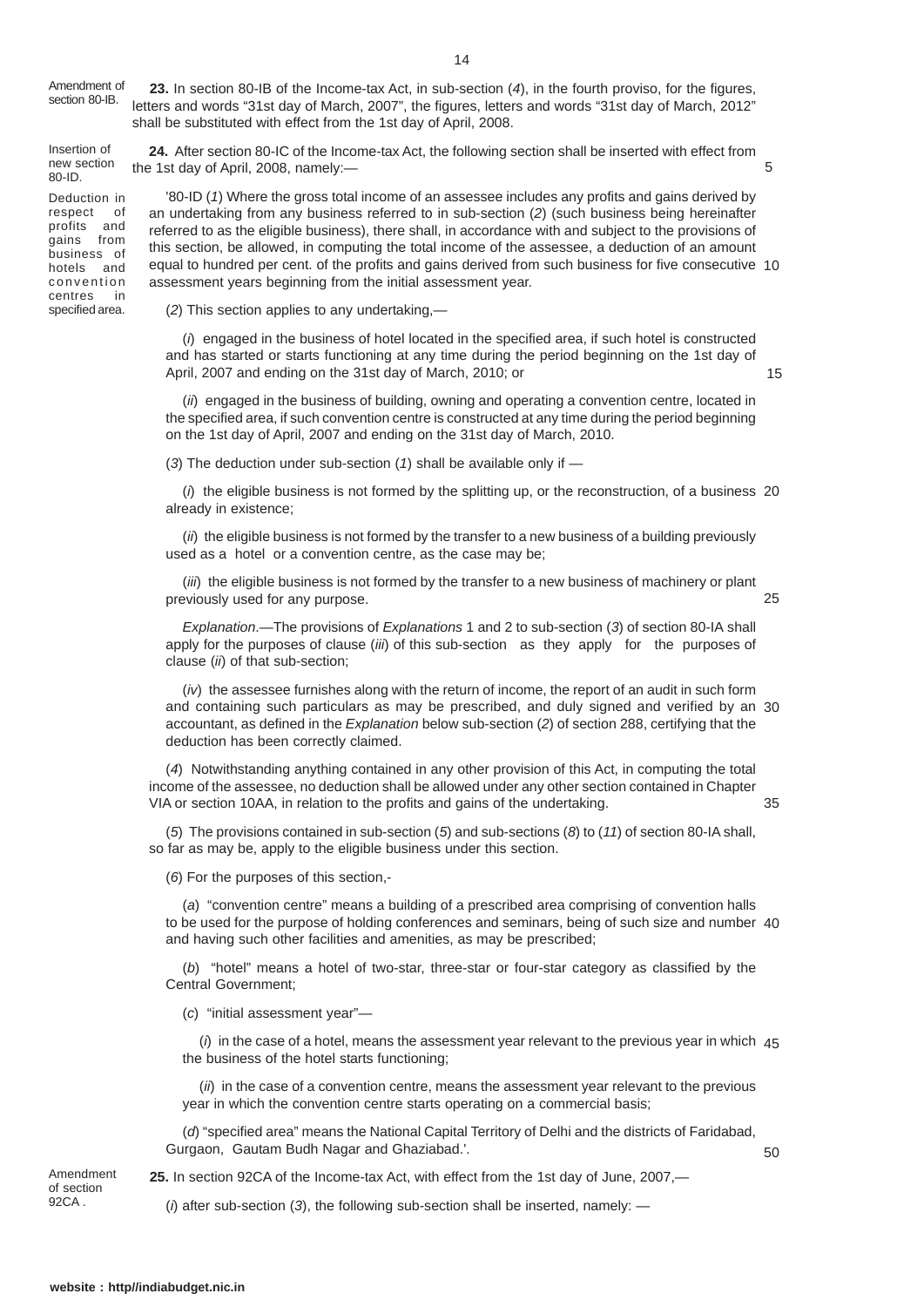"(*3A*) Where a reference was made under sub-section (*1*) before the 1st day of June, 2007 but the order under sub-section (*3*) has not been made by the Transfer Pricing Officer before the said date, or a reference under sub-section (*1*) is made on or after the 1st day of June, 2007, an order under sub-section (*3*) may be made at any time before sixty days prior to the date on which the period of limitation referred to in section 153, or as the case may be, in section 153B for making the order of assessment or reassessment or recomputation or fresh assessment, as the case may be, expires.";

5

(*ii*) for sub-section (*4*), the following sub-section shall be substituted, namely:—

10

"(*4*) On receipt of the order under sub-section (*3*), the Assessing Officer shall proceed to compute the total income of the assessee under sub-section (*4*) of section 92C in conformity with the arm's length price as so determined by the Transfer Pricing Officer.".

**26.** In section 115JB of the Income-tax Act, after sub-section (*2*), in the *Explanation* with effect from Amendment of the 1st day of April, 2008, section 115JB.

(*a*) in clause (*f*), the words, figures and letters "section 10A or section 10B or" shall be omitted;

(*b*) in clause (*ii*), the words, figures and letters "section 10A or section 10B or" shall be omitted. 15

**27.** In section 115-O of the Income-tax Act, in sub-section (*1*), for the words "at the rate of twelve and Amendment of one-half per cent.", the words "at the rate of fifteen per cent." shall be substituted. section 115-O.

**28.** In section 115R of the Income-tax Act, in sub-section (*2*), for clauses (*i*) and (*ii*), the following Amendment of clauses shall be substituted, namely: section 115R.

"(*i*) twenty-five per cent. on income distributed by a money market mutual fund or a liquid fund; 20

(*ii*) twelve and one-half per cent. on income distributed to any person being an individual or a Hindu undivided family by a fund other than a money market mutual fund or a liquid fund; and

(*iii*) twenty per cent. on income distributed to any other person by a fund other than a money market mutual fund or a liquid fund:".

**29.** In Chapter XII-E of the Income-tax Act, after section 115T, in the *Explanation*, after clause (*c*), the following clauses shall be inserted, namely: — Amendment of Explanation to Chapter XII-E. 25

'(*d*) "money market mutual fund" means a money market mutual fund as defined in sub-clause (*p*) of clause 2 of the Securities and Exchange Board of India (Mutual Funds) Regulations, 1996;

(*e*) "liquid fund" means a scheme or plan of a mutual fund which is classified by the Securities and Exchange Board of India as a liquid fund in accordance with the guidelines issued by it in this behalf under the Securities and Exchange Board of India Act, 1992 or regulations made thereunder.'. 30

**30.** In section 115WB of the Income-tax Act, with effect from the 1st day of April, 2008,—

Amendment of section 115WB.

(*A*) in sub-section (*1*),—

(*i*) in clause (*b*), the word "and" occurring at the end shall be omitted;

(*ii*) in clause (*c*), for the word "employees", the words "employees; and" shall be substituted; 35

(*iii*) after clause (*c*), the following clause shall be inserted, namely: —

*Explanation*.—For the purposes of this clause,-

'(*d*) any specified security or sweat equity shares allotted or transferred, directly or indirectly, by the employer free of cost or at concessional rate to his employees (including former employee or employees).

40

45

42 of 1956.

15 of 1992.

(*i*) "specified security" means the securities as defined in clause (*h*) of section 2 of the Securities Contracts (Regulation) Act, 1956 and includes employees' stock option;

(*ii*) "sweat equity shares" means equity shares issued by a company to its employees or directors at a discount or for consideration other than cash for providing know-how or making available rights in the nature of intellectual property rights or value additions, by whatever name called.';

(*B*) in sub-section (*2*), in the proviso,—

(*a*) in clause (*v*), for the words "bill boards", the words "bill boards, display of products" shall be substituted;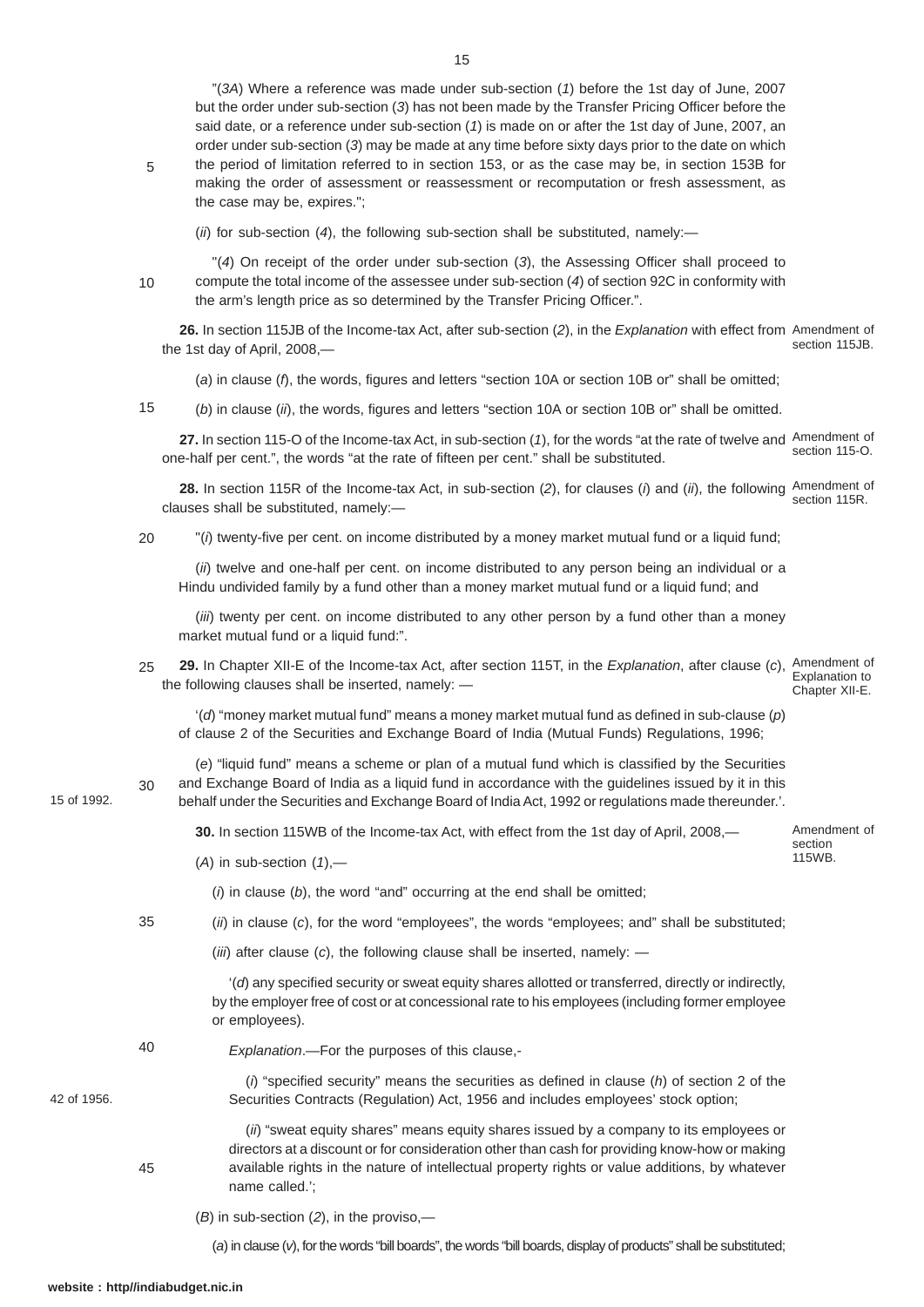(*b*) for clause (*vii*), the following clause shall be substituted, namely:—

"(*vii*) being the expenditure on distribution of samples either free of cost or at concessional rate; and".

Amendment of section 115WC.

**31.** In section 115WC of the Income-tax Act, in sub-section (*1*), after clause (*b*), the following shall be inserted with effect from the 1st day of April, 2008, namely:—

5

'(*ba*) the fair market value of the specified security or sweat equity shares referred to in clause (*d*) of sub-section (*1*) of section 115WB, on the date of exercise of the option by the employee as reduced by the amount actually paid by, or recovered from the employee in respect of such security or shares.

*Explanation.—*For the purposes of this clause, "fair market value" means the value determined in 10 accordance with the method as may be prescribed by the Board;'.

**32.** In section 115WJ of the Income-tax Act, for sub-sections (*2*) and (*3*), the following sub-sections shall be substituted with effect from the 1st day of June, 2007, namely:— Amendment of section 115WJ.

"(*2*) Advance tax on the current fringe benefits shall be payable by –

(*a*) all the companies, who are liable to pay the same in four instalments during each financial 15 year and the due date of each instalment and the amount of such instalment shall be as specified in Table I below:

Table I

| Due date of instalment          | Amount payable                                                                                                                                                |    |
|---------------------------------|---------------------------------------------------------------------------------------------------------------------------------------------------------------|----|
| On or before the 15th June      | Not less than fifteen per cent. of such 20<br>advance tax.                                                                                                    |    |
| On or before the 15th September | Not less than forty-five per cent. of<br>such advance tax as reduced by the<br>amount, if any, paid in the earlier<br>instalment.                             | 25 |
| On or before the 15th December  | Not less than seventy-five per cent. of<br>such advance tax as reduced by the<br>amount or amounts, if any, paid in the<br>earlier instalment or instalments. |    |
| On or before the 15th March     | The whole amount of such advance tax 30<br>as reduced by the amount or amounts,<br>if any, paid in the earlier instalment or<br>instalments;                  |    |

(*b*) all the assessees (other than companies), who are liable to pay the same in three instalments during each financial year and the due date of each instalment and the amount of such instalment 35 shall be as specified in Table II below:

Table II

| Due date of instalment          | Amount payable                                                                                                                               |    |
|---------------------------------|----------------------------------------------------------------------------------------------------------------------------------------------|----|
| On or before the 15th September | Not less than thirty per cent. of such<br>advance tax.                                                                                       | 40 |
| On or before the 15th December  | Not less than sixty per cent. of such<br>advance tax as reduced by the amount,<br>if any, paid in the earlier instalment.                    |    |
| On or before the 15th March     | The whole amount of such advance tax<br>as reduced by the amount or amounts, 45<br>if any, paid in the earlier instalment or<br>instalments. |    |

(*3*) Where an assessee has failed to pay the advance tax payable by him on or before the due date for any instalment or where the advance tax paid by him is less than the amount payable by the due date, he shall be liable to pay simple interest at the rate of one per cent. of the amount by which 50the advance tax paid falls short of the amount payable by the due date for every month or part of the month for which the shortfall continues.".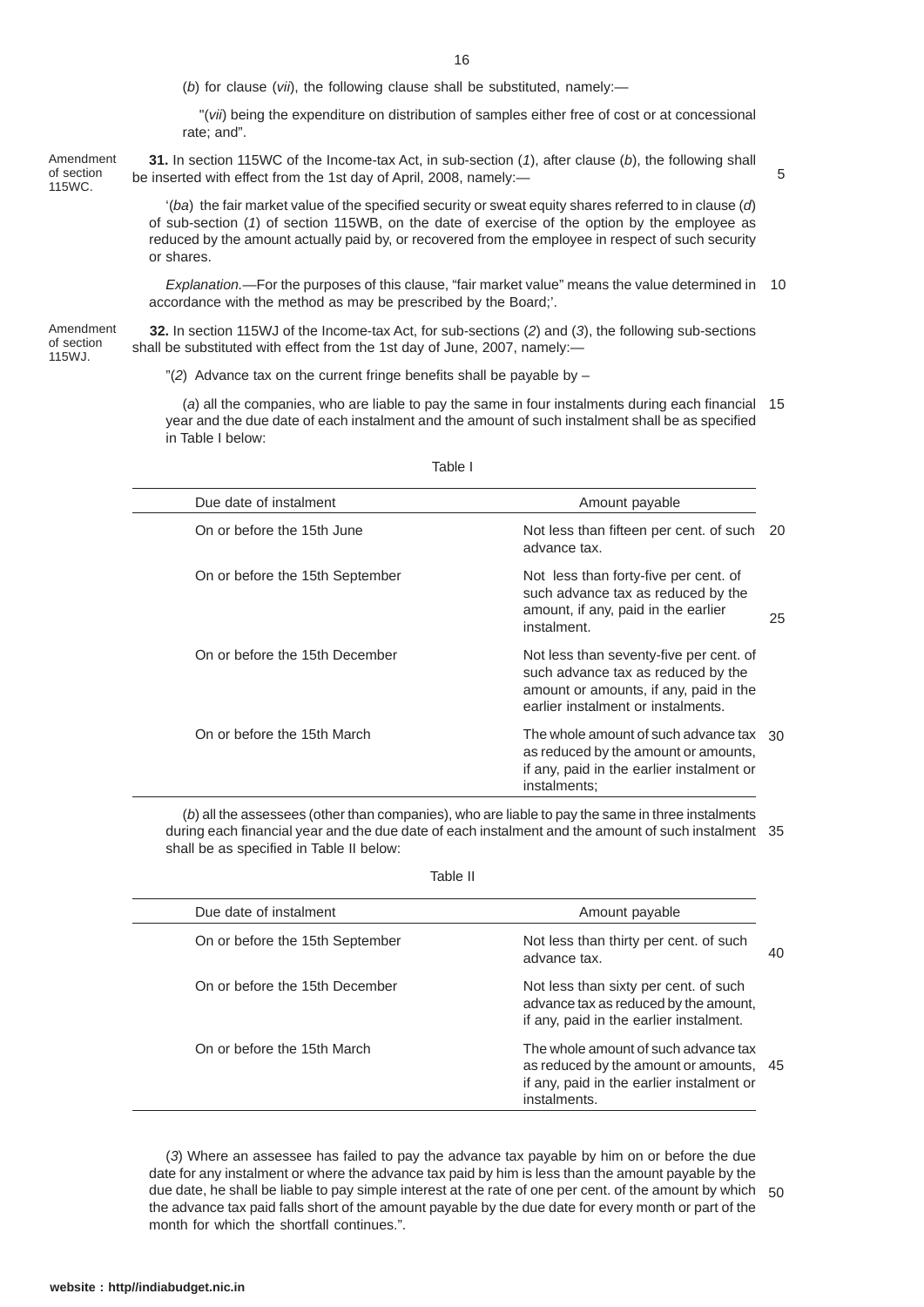**33.** In section 120 of the Income-tax Act, in sub-section (*4*), in clause (*b*) —

(*i*) after the words "shall be exercised or performed by", the words "an Additional Commissioner or" shall be inserted and shall be deemed to have been inserted with effect from the 1st day of June, 1994;

(*ii*) after the words "an Additional Commissioner or", as so inserted, the words "an Additional Director or" shall be inserted and shall be deemed to have been inserted with effect from the 1st day of October, 1996; 5

(*iii*) after the words "deemed to be references to such", the words "Additional Commissioner or" shall be inserted and shall be deemed to have been inserted with effect from the 1st day of June, 1994;

(*iv*) after the words "Additional Commissioner or" as so inserted, the words "Additional Director or" shall be inserted and shall be deemed to have been inserted with effect from the 1st day of October, 1996.

**34.** In section 132B of the Income-tax Act, in sub-section (*4*), in clause (*a*), for the words "six per Amendment of 15 cent. per annum", the words "one-half per cent. for every month or part of a month" shall be substituted section 132B. with effect from the 1st day of April, 2008.

**35.** In section 139 of the Income-tax Act, in sub-section (*9*), the proviso occurring at the end shall be Amendment of omitted and shall be deemed to have been omitted with effect from the 1st day of June, 2006. section 139.

**36.** After section 139B of the Income-tax Act, the following sections shall be inserted and shall be Insertion of new 20 deemed to have been inserted with effect from the 1st day of June, 2006, namely:sections 139C and 139D

"139C. (*1*) The Board may make rules providing for a class or classes of persons who may not be Power of Board required to furnish documents, statements, receipts, certificates, audited reports or any other to dispense documents, which are otherwise under any other provisions of this Act, except section 139D, required with furnishing to be furnished, along with the return but on demand to be produced before the Assessing Officer. etc. with the documents,

(2) Any rule made under the proviso to sub-section (9) of section 139 as it stood immediately return. before its omission by the Finance Act, 2007 shall be deemed to have been made under the provisions of this section. 25

139D. The Board may make rules providing for—

Filing of return in electronic

(a) the class or classes of persons who shall be required to furnish the return in electronic <sup>form.</sup> form;

(*b*) the form and the manner in which the return in electronic form may be furnished;

(*c*) the documents, statements, receipts, certificates or audited reports which may not be furnished along with the return in electronic form but shall be produced before the Assessing Officer on demand;

(*d*) the computer resource or the electronic record to which the return in electronic form may be transmitted.". 35

**37.** In section 142 of the Income-tax Act,—

(*a*) in sub-section (*2A*), the following proviso shall be inserted with effect from the 1st day of June, 2007, namely:—

"Provided that the Assessing Officer shall not direct the assessee to get the accounts so audited unless the assessee has been given a reasonable opportunity of being heard."; 40

(*b*) in sub-section (*2D*), the following proviso shall be inserted with effect from the 1st day of June, 2007, namely:—

"Provided that where any direction for audit under sub-section (*2A*) is issued by the Assessing Officer on or after the 1st day of June, 2007, the expenses of, and incidental to, such audit (including the remuneration of the Accountant) shall be determined by the Chief Commissioner or Commissioner in accordance with such guidelines as may be prescribed and the expenses so determined shall be paid by the Central Government.".

**38.** In section 143 of the Income-tax Act, in sub-section (*3*), in the proviso, in sub-clause (*ii*), after the Amendment of 50 words "scientific research association or other association", the words "or fund or trust" shall be inserted section 143. with effect from the 1st day of June, 2007.

**39.** In section 153 of the Income-tax Act, with effect from the 1st day of June, 2007,—

Amendment of section 153.

(*a*) in sub-section (*1*), after the proviso, the following proviso shall be inserted, namely:—

45

10

30

Amendment section 142.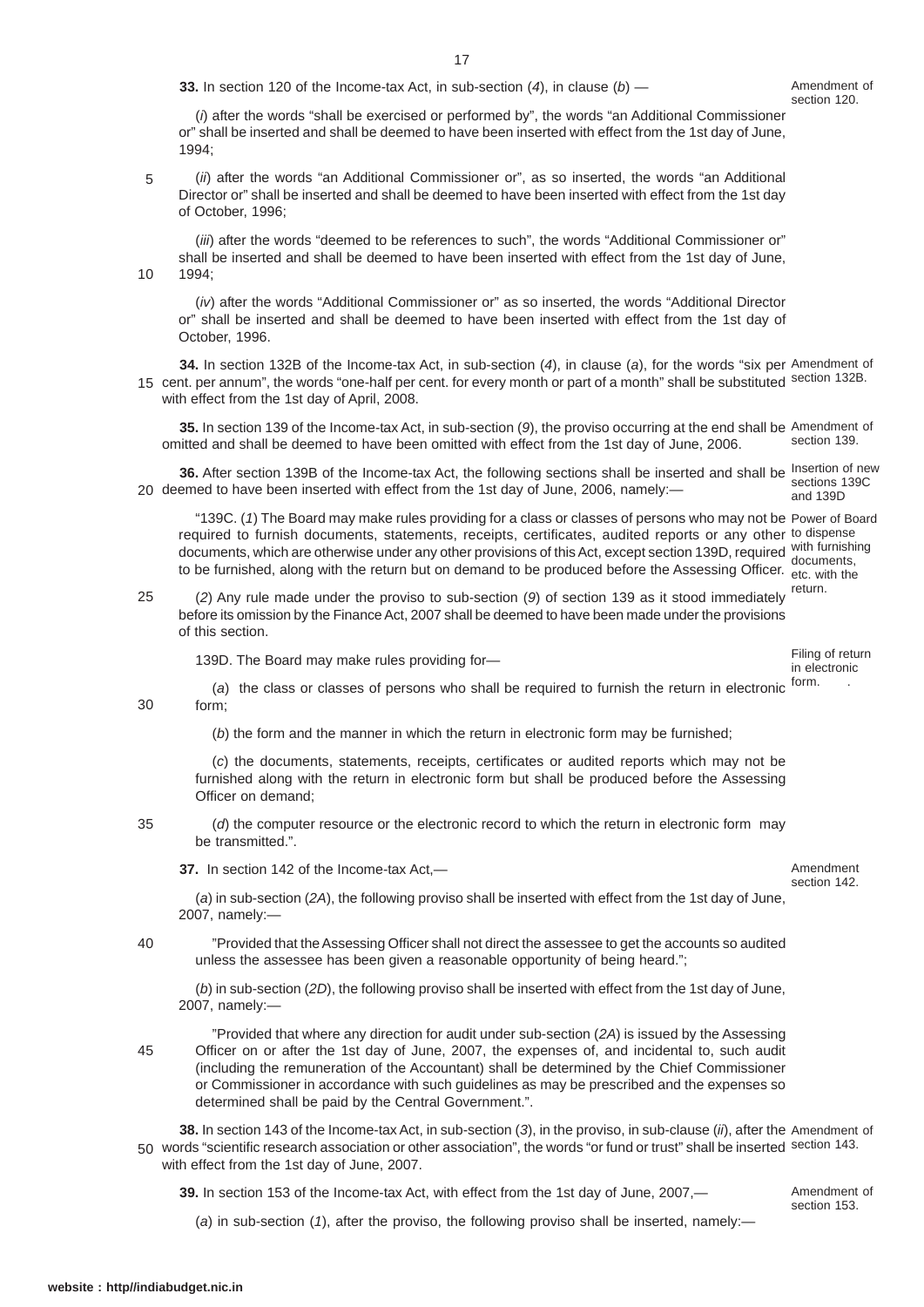'Provided further that in case the assessment year in which the income was first assessable is the assessment year commencing on the 1st day of April, 2005 or any subsequent assessment year and during the course of the proceeding for the assessment of total income, a reference under sub-section (*1*) of section 92CA—

(*i*) was made before the 1st day of June, 2007 but an order under sub-section (*3*) of that 5 section has not been made before such date; or

(*ii*) is made on or after the 1st day of June, 2007,

the provisions of clause (*a*) shall, notwithstanding anything contained in the first proviso, have effect as if for the words "two years", the words "thirty-three months" had been substituted.';

(*b*) in sub-section (*2*), after the second proviso, the following proviso shall be inserted, namely:— 10

'Provided also that where the notice under section 148 was served on or after the 1st day of April, 2006 and during the course of the proceedings for the assessment or reassessment or recomputation of total income, a reference under sub-section (*1*) of section 92CA-

(*i*) was made before the 1st day of June, 2007 but an order under sub-section (*3*) of that section has not been made before such date; or

15

20

(*ii*) is made on or after the 1st day of June, 2007,

the provisions of this sub-section shall, notwithstanding anything contained in the second proviso, have effect as if for the words "one year", the words "twenty-one months" had been substituted.';

(*c*) in sub-section (*2A*), after the second proviso, the following proviso shall be inserted, namely:—

'Provided also that where the order under section 254 is received by the Chief Commissioner or Commissioner or, as the case may be, the order under section 263 or section 264 is passed by the Commissioner on or after the 1st day of April, 2006, and during the course of the proceedings for the fresh assessment of total income, a reference under sub-section (*1*) of section 92CA—

(*i*) was made before the 1st day of June, 2007 but an order under sub-section (*3*) of section 25 92CA has not been made before such date; or

(*ii*) is made on or after the 1st day of June, 2007,

the provisions of this sub-section shall, notwithstanding anything contained in the second proviso, have effect as if for the words "one year", the words "twenty-one months" had been substituted.'.

**40.** In section 153B of the Income-tax Act, in sub-section (1), after the second proviso and before the 30 Amendment *Explanation*, the following provisos shall be inserted with effect from the 1st day of June, 2007, namely:—

of section 153B.

'Provided also that in case where the last of the authorisations for search under section 132 or for requisition under section 132A was executed during the financial year commencing on the 1st day of April, 2005 or any subsequent financial year and during the course of the proceedings for the assessment or reassessment of total income, a reference under sub-section (*1*) of section 35 92CA—

(*i*) was made before the 1st day of June, 2007 but an order under sub-section (*3*) of section 92CA has not been made before such date; or

(*ii*) is made on or after the 1st day of June, 2007,

the provisions of clause (*a*) or clause (*b*) of this sub-section shall, notwithstanding anything 40 contained in clause (*i*) of the second proviso, have effect as if for the words "two years", the words "thirty three months" had been substituted:

Provided also that in case where the last of the authorisations for search under section 132 or for requisition under section 132A was executed during the financial year commencing on the 1st day of April, 2005 or any subsequent financial year and during the course of the proceedings for 45 the assessment or reassessment of total income in case of other person referred to in section 153C, a reference under sub-section (*1*) of section 92CA—

(*i*) was made before the 1st day of June, 2007 but an order under sub-section (*3*) of section 92CA has not been made before such date; or

(*ii*) is made on or after the 1st day of June, 2007,

50

the period of limitation for making the assessment or reassessment in case of such other person shall, notwithstanding anything contained in clause (*ii*) of the second proviso, be the period of thirty-three months from the end of the financial year in which the last of the authorisations for search under section 132 or for requisition under section 132A was executed or twenty-one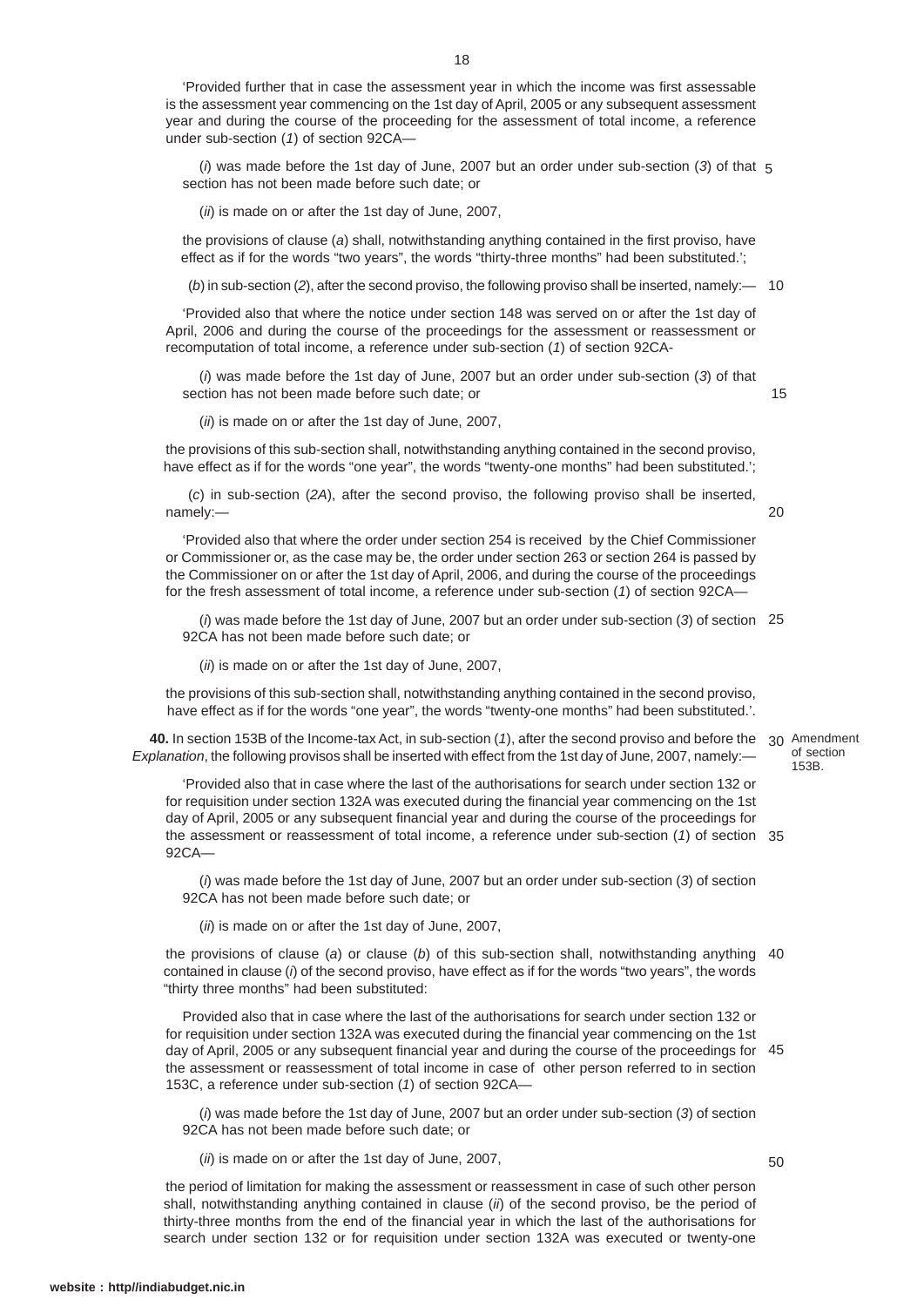months from the end of the financial year in which books of account or documents or assets seized or requisitioned are handed over under section 153C to the Assessing Officer having jurisdiction over such other person, whichever is later.'.

 **41.** In the Income-tax Act, after section 153C, the following section shall be inserted with effect Insertion of 5 from the 1st day of June, 2007, namely:new section 153D.

153D. No order of assessment or reassessment shall be passed by an Assessing Officer below Prior approval the rank of Joint Commissioner in respect of each assessment year referred to in clause (*b*) of necessary for section 153A or the assessment year referred to in clause (*b*) of sub-section (*1*) of section 153B, in cases of except with the prior approval of the Joint Commissioner.". in cases of search or

requisition.

**42.** In section 172 of the Income-tax Act, after sub-section (*4*), the following sub-section shall be Amendment of inserted, namely:– section 172. 10

"(*4A*) No order assessing the income and determining the sum of tax payable thereon shall be made under sub-section (*4*) after the expiry of nine months from the end of the financial year in which the return under sub-section (*3*) is furnished:

Provided that where the return under sub-section (*3*) has been furnished before the 1st day of April, 2007, such order shall be made on or before the 31st day of December, 2008.". 15

**43.** In section 193 of the Income-tax Act, in the proviso, in clause (*iv*), the following proviso shall be inserted with effect from the 1st day of June, 2007, namely:— Amendment of section 193.

"Provided that nothing contained in this clause shall apply to the interest exceeding rupees ten thousand payable on 8% Savings (Taxable) Bonds, 2003 during the financial year;". 20

**44.** In section 194A of the Income-tax Act, in sub-section (*3*), in clause (*i*), for the words " does not Amendment of exceed five thousand rupees", the following words, brackets, letters and figures shall be substituted section 194A. with effect from the 1st day of June, 2007, namely:—

"does not exceed—

10 of 1949.

25

(*a*) ten thousand rupees, where the payer is a banking company to which the Banking Regulation Act, 1949 applies (including any bank or banking institution, referred to in section 51 of that Act);

(*b*) ten thousand rupees, where the payer is a co-operative society engaged in carrying on the business of banking;

(c) ten thousand rupees, on any deposit with post office under any scheme framed by the Central Government and notified by it in this behalf; and 30

(*d*) five thousand rupees in any other case:".

**45.** In section 194C of the Income-tax Act, for sub-section (*1*), the following sub-section shall be Amendment of substituted with effect from the 1st day of June, 2007, namely: section 194C.

"(*1*) Any person responsible for paying any sum to any resident (hereinafter in this section referred to as the contractor) for carrying out any work (including supply of labour for carrying out any work) in pursuance of a contract between the contractor and— 35

- (*a*) the Central Government or any State Government; or
- (*b*) any local authority; or
- (*c*) any corporation established by or under a Central, State or Provincial Act; or
- (*d*) any company; or 40
	- (*e*) any co-operative society; or

(*f*) any authority, constituted in India by or under any law, engaged either for the purpose of dealing with and satisfying the need for housing accommodation or for the purpose of planning, development or improvement of cities, towns and villages, or for both; or

(*g*) any society registered under the Societies Registration Act, 1860 or under any law corresponding to that Act in force in any part of India; or 21 of 1860. 45

(*h*) any trust; or

(*i*) any university established or incorporated by or under a Central, State or Provincial Act and an institution declared to be a university under section 3 of the University Grants Commission Act, 1956; or 3 of 1956. 50

(*j*) any firm; or

(*k*) any individual or a Hindu undivided family, whose total sales, gross receipts or turnover from the business or profession carried on by him exceed the monetary limits specified under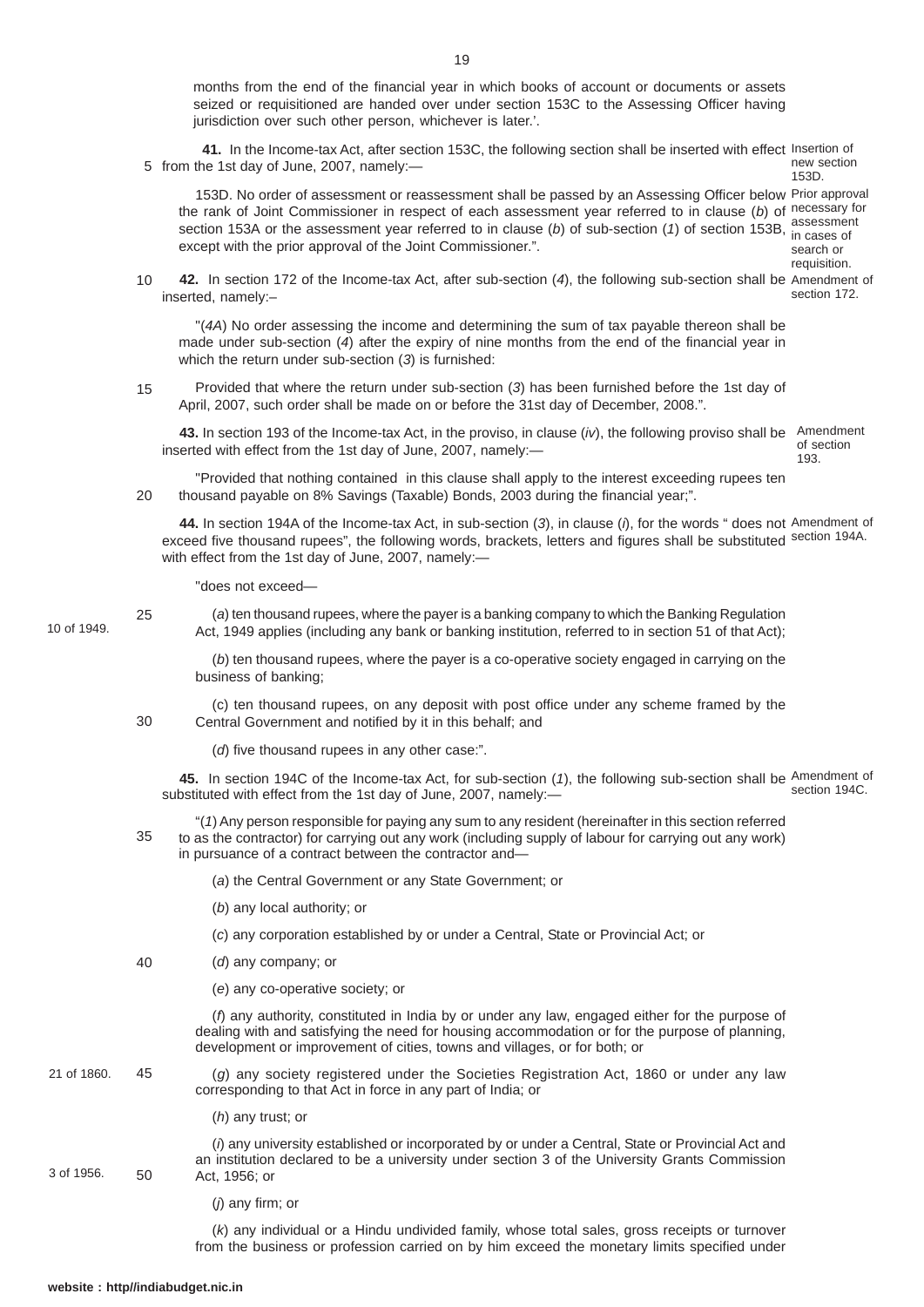clause (*a*) or clause (*b*) of section 44AB during the financial year immediately preceding the financial year in which such sum is credited or paid to the account of the contractor, shall, at the time of credit of such sum to the account of the contractor or at the time of payment thereof in cash or by issue of a cheque or draft or by any other mode, whichever is earlier, deduct an amount equal to— (*i*) one per cent. in case of advertising,

5

15

20

35

45

50

(*ii*) in any other case two per cent.,

of such sum as income-tax on income comprised therein:

Provided that no individual or a Hindu undivided family shall be liable to deduct income-tax on the sum credited or paid to the account of the contractor where such sum is credited or paid exclusively 10 for personal purposes of such individual or any member of Hindu undivided family.".

**46.** In section 194H of the Income-tax Act, with effect from the 1st day of June, 2007,- Amendment of section

(*a*) for the words "five per cent.", the words "ten per cent." shall be substituted;

(*b*) after the second proviso and before the *Explanation*, the following proviso shall be inserted, namely:—

"Provided also that no deduction shall be made under this section on any commission or brokerage payable by Bharat Sanchar Nigam Limited or Mahanagar Telephone Nigam Limited to their public call office franchisees.".

Amendment of section 194-I.

194H.

**47.** In section 194-I of the Income-tax Act, for clauses (*a*) and (*b*), the following clauses shall be substituted with effect from the 1st day of June, 2007, namely:—

"(*a*) ten per cent. for the use of any machinery or plant or equipment;

"ten per cent." shall be substituted with effect from the 1st day of June, 2007.

(*b*) fifteen per cent. for the use of any land or building (including factory building) or land appurtenant to a building (including factory building) or furniture or fittings where the payee is an individual or a Hindu undivided family; and

(*c*) twenty per cent. for the use of any land or building (including factory building) or land appurtenant 25 to a building (including factory building) or furniture or fittings where the payee is a person other than an individual or a Hindu undivided family:".

Amendment of section 194J.

Amendment of section 197A.

**49.** In section 197A of the Income-tax Act, in sub-section (*1C*), the words, figures and letter "and is 30 entitled to a deduction from the amount of income-tax on his total income referred to in section 88B" shall be omitted and shall be deemed to have been omitted with effect from the 1st day of April, 2006.

**48.** In section 194J of the Income-tax Act, in sub-section (*1*), for the words "five per cent.", the words

**50.** In section 201 of the Income-tax Act, in sub-section (*1A*), for the words "twelve per cent. per annum", the words "one per cent. for every month or part of a month" shall be substituted with effect from the 1st day of April, 2008. Amendment of section 201.

**51.** In section 206A of the Income-tax Act, in sub-section (*1*), for the words "not exceeding five thousand rupees", the words "not exceeding ten thousand rupees, where the payer is a banking company or a co-operative society, and five thousand rupees in any other case" shall be substituted with effect from the 1st day of June, 2007. Amendment of section 206A.

Amendment of section 206C.

**52.** In section 206C of the Income-tax Act, in sub-section (*1C*), after the Table, the following 40 *Explanations* shall be inserted with effect from the 1st day of June, 2007, namely:—

'*Explanation* 1*. -* For the purposes of this sub-section, "mining and quarrying" shall not include mining and quarrying of mineral oil.

*Explanation* 2. – For the purposes of *Explanation* 1, "mineral oil" includes petroleum and natural gas.'.

**53.** In section 245A of the Income-tax Act, with effect from the 1st day of June, 2007,—

Amendment of section

245A.

(*a*) for clause (*b*), the following clause shall be substituted, namely:–

'(*b*) "case" means any proceeding for assessment under this Act, of any person in respect of any assessment year or assessment years which may be pending before an Assessing Officer on the date on which an application under sub-section (*1*) of section 245C is made:

Provided that–

(*i*) a proceeding for assessment or reassessment or recomputation under section 147;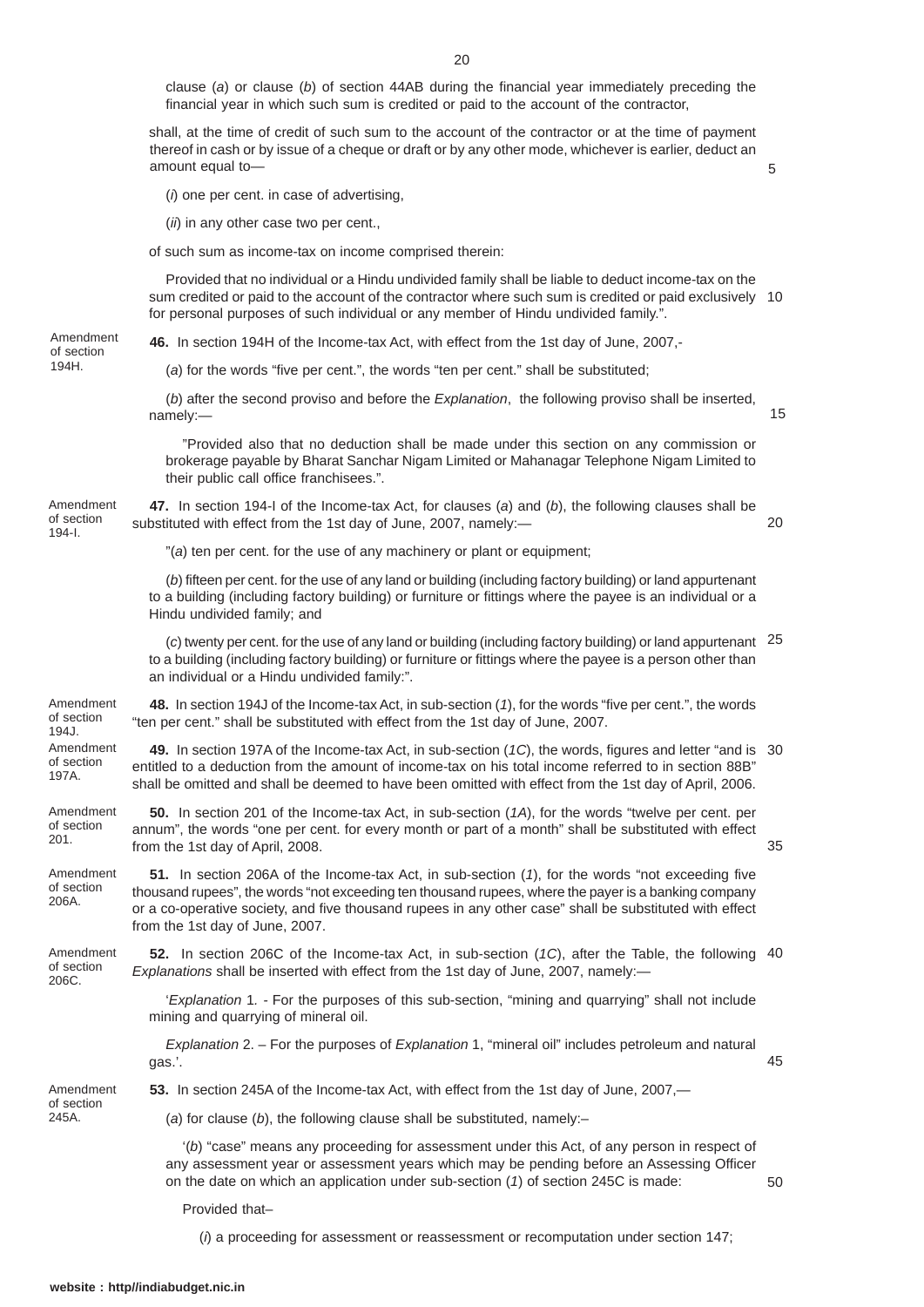(*ii*) a proceeding for assessment or reassessment for any of the assessment years referred to in clause (*b*) of section 153A in case of a person referred to in section 153A or section 153C;

(*iii*) a proceeding for assessment or reassessment for the assessment year referred to in clause (*b*) of sub-section (*1*) of section 153B in case of a person referred to in section 153A or section 153C:

(*iv*) a proceeding for making fresh assessment in pursuance of an order under section 254 or section 263 or section 264, setting aside or cancelling an assessment,

shall not be a proceeding for assessment for the purposes of this clause.

*Explanation*.–For the purposes of this clause–

(*i*) a proceeding for assessment or reassessment or recomputation referred to in clause (*i*) of the proviso shall be deemed to have commenced from the date on which a notice under section 148 is issued;

(*ii*) a proceeding for assessment or reassessment referred to in clause (*ii*) or clause (*iii*) of the proviso shall be deemed to have commenced on the date of initiation of the search under section 132 or requisition under section 132A;

(*iii*) a proceeding for making fresh assessment referred to in clause (*iv*) of the proviso shall be deemed to have commenced from the date on which the order under section 254 or section 263 or section 264, setting aside or cancelling an assessment was passed;

(*iv*) a proceeding for assessment for any assessment year, other than the proceedings of assessment or reassessment referred to in clause (*i*) or clause (*ii*) or clause (*iii*) or clause (*iv*) of the proviso, shall be deemed to have commenced from the 1st day of the assessment year and concluded on the date on which the assessment is made;';

(*b*) in clause (*g*), after the words "Settlement Commission", the words "and includes a Member who is senior amongst the Members of a Bench" shall be inserted.

**54.** In section 245C of the Income-tax Act, with effect from the 1st day of June, 2007– 25

Amendment of section 245C.

(*i*) in sub-section (*1*), for the proviso, the following proviso shall be substituted, namely:–

"Provided that no such application shall be made unless–

(*i*) the additional amount of income-tax payable on the income disclosed in the application exceeds three lakh rupees; and

(*ii*) such tax and the interest thereon, which would have been paid under the provisions of this Act had the income disclosed in the application been declared in the return of income before the Assessing Officer on the date of application, has been paid on or before the date of making the application and the proof of such payment is attached with the application."; 30

(*ii*) in sub-section (*1A*), the words, brackets, figures and letters "and sub-sections (*2A*) to (*2D*) of section 245D" shall be omitted; 35

(*iii*) for sub-section (*1B*), the following sub-section shall be substituted namely:–

"(*1B*) Where the income disclosed in the application relates to only one previous year,–

(*i*) if the applicant has not furnished a return in respect of the total income of that year, then, tax shall be calculated on the income disclosed in the application as if such income were the total income;

(*ii*) if the applicant has furnished a return in respect of the total income of that year, tax shall be calculated on the aggregate of the total income returned and the income disclosed in the application as if such aggregate were the total income.";

- (*iv*) in sub-section (*1C*), clause (*c*) shall be omitted;
- (*v*) after sub-section (*3*), the following sub-section shall be inserted, namely:– 45

"(*4*) An assessee shall, on the date on which he makes an application under sub-section (*1*) to the Settlement Commission, also send a copy of such application to the Assessing Officer.".

**55.** In section 245D of the Income-tax Act, –

Amendment of section 245D.

(*i*) for sub-section (*1*), the following sub-section shall be substituted with effect from the 1st day of June, 2007, namely:– 50

"(*1*) On receipt of an application under section 245C, the Settlement Commission shall, within seven days from the date of receipt of the application, issue a notice to the applicant

40

5

10

15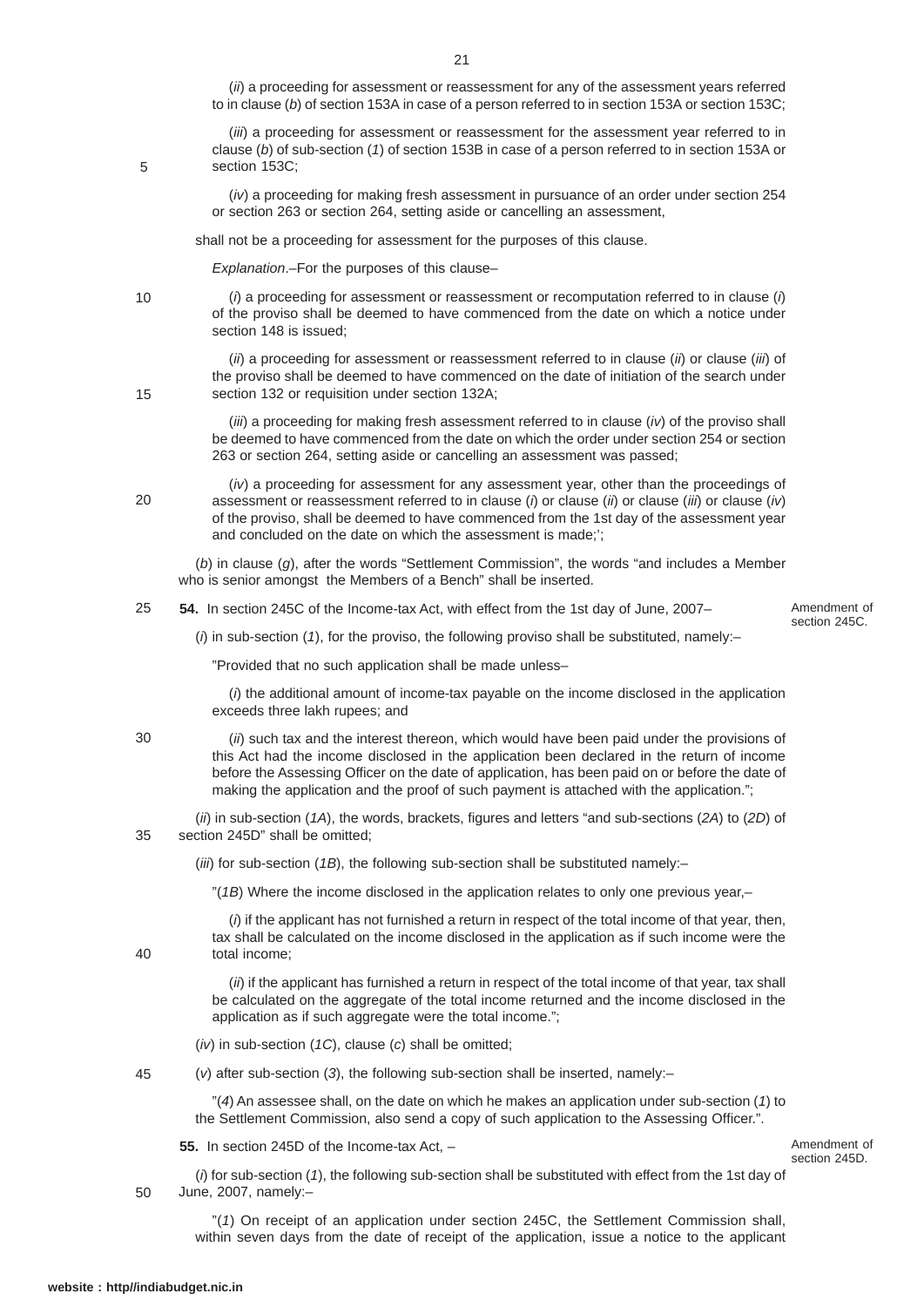requiring him to explain as to why the application made by him be allowed to be proceeded with, and on hearing the applicant, the Settlement Commission shall, within a period of fourteen days from the date of the application, by an order in writing, reject the application or allow the application to be proceeded with:

Provided that where no order has been passed within the aforesaid period by the Settlement 5 Commission, the application shall be deemed to have been allowed to be proceeded with.";

(*ii*) for sub-sections (*2A*), (*2B*), (*2C*) and (*2D*), the following sub-sections shall be substituted with effect from the 1st day of June, 2007, namely:–

"(*2A*) Where an application was made under section 245C before the 1st day of June, 2007, but an order under the provisions of sub-section (*1*) of this section, as they stood immediately 10 before their amendment by the Finance Act, 2007, has not been made before the 1st day of June, 2007, such application shall be deemed to have been allowed to be proceeded with if the additional tax on the income disclosed in such application and the interest thereon is paid on or before the 31st day of July, 2007.

*Explanation*.–In respect of the applications referred to in this sub-section, the 31st day of July, 15 2007 shall be deemed to be the date of the order of rejection or allowing the application to be proceeded with under sub-section (*1*).

(*2B*) The Settlement Commission shall,–

(*i*) in respect of an application which is allowed to be proceeded with under sub-section (*1*), within thirty days from the date on which the application was made; or

 $20$ 

(*ii*) in respect of an application referred to in sub-section (*2A*) which is deemed to have been allowed to be proceeded with under that sub-section, on or before the 7th day of August, 2007,

call for a report from the Commissioner, and the Commissioner shall furnish the report within a period of thirty days of the receipt of communication from the Settlement Commission.

(*2C*) Where a report of the Commissioner called for under sub-section (*2B*) has been furnished 25 within the period specified therein, the Settlement Commission may, on the basis of the report and within a period of fifteen days of the receipt of the report, by an order in writing, declare the application in question as invalid, and shall send the copy of such order to the applicant and the Commissioner:

Provided that an application shall not be declared invalid unless an opportunity has been 30 given to the applicant of being heard:

Provided further that where the Commissioner has not furnished the report within the aforesaid period, the Settlement Commission shall proceed further in the matter without the report of the Commissioner.

(*2D*) Where an application was made under sub-section (*1*) of section 245C before the 1st day 35 of June, 2007 and an order under the provisions of sub-section (*1*) of this section, as they stood immediately before their amendment by the Finance Act, 2007, allowing the application to have been proceeded with, has been passed before the 1st day of June, 2007, but an order under the provisions of sub-section (*4*), as they stood immediately before their amendment by the Finance Act, 2007, was not passed before the 1st day of June, 2007, such application shall not be allowed 40 to be further proceeded with unless the additional tax on the income disclosed in such application and the interest thereon, is, notwithstanding any extension of time already granted by the Settlement Commission, paid on or before the 31st day of July, 2007.";

(*iii*) for sub-sections (*3*), (*4*) and (*4A*), the following sub-sections shall be substituted with effect from the 1st day of June, 2007, namely:–

45

"(*3*) The Settlement Commission, in respect of–

(*i*) an application which has not been declared invalid under sub-section (*2C*); or

(*ii*) an application referred to in sub-section (*2D*) which has been allowed to be further proceeded with under that sub-section,

may call for the records from the Commissioner and after examination of such records, if the 50Settlement Commission is of the opinion that any further enquiry or investigation in the matter is necessary, it may direct the Commissioner to make or cause to be made such further enquiry or